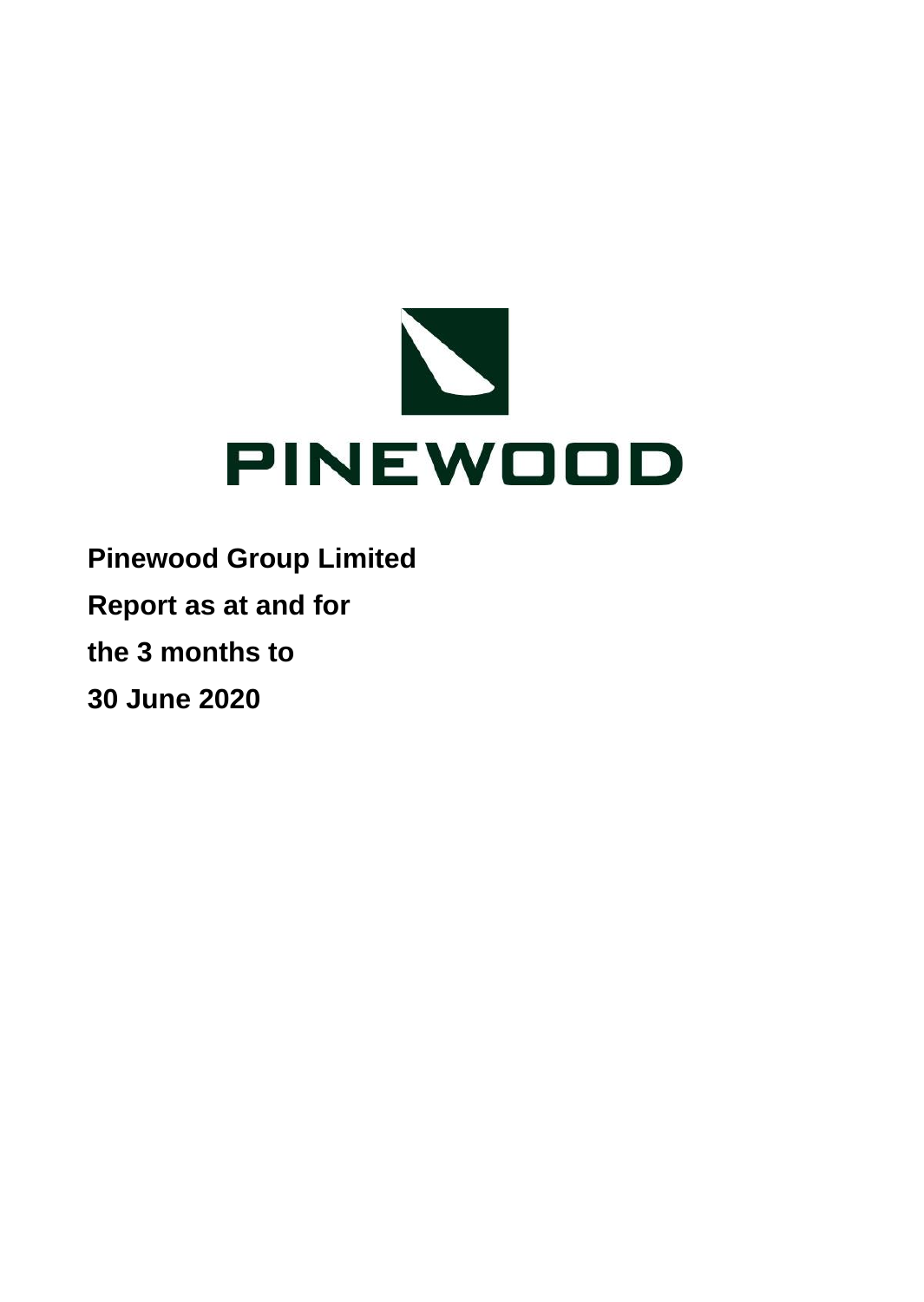## **First quarter highlights**

#### **Operational and industry highlights**

- The combined total spend on film and high-end television ("HETV") production in the UK for the 6-month period to June 2020 was £699 million which, as a result of the pandemic and productions going on hiatus, was 57% lower than the same period last year
- The Group has continued to follow government guidance throughout the pandemic to ensure the safety of its employees, customers and visitors to the studios. The studios remained open during the quarter, with a number of customers at Pinewood and Shepperton providing essential services to the NHS
- The UK Government along with the British Film Commission ("BFC") recently issued a guidance document for the sector, 'Working Safely during COVID-19 in Film and HETV Drama Production', which Pinewood played a leading role in helping to develop
- Whilst predominantly all film and television productions went on hiatus in March, they are now returning. Universal's *Jurassic World: Dominion* resumed filming in the week commencing 6 July 2020, and a domestic TV show started on 15 July
- Adjusted EBITDA grew by 8% in the quarter to £14.9 million (Q1 2020: £13.8 million). Whilst TV and Post-Production customers have delayed their production schedules from Q1 FY21, most have rebooked for later in the year. This delay has impacted the Group's results for the quarter, albeit not significantly. The long-term contracts with Disney and Netflix have not been impacted by the pandemic

#### **Strategic highlights**

Progressing strategic initiatives:

- Real estate optimisation ("REO"): Enabling works for the 5 new stages at Pinewood West are currently underway; completion is anticipated in early 2022. These stages are pre-let to Disney under the existing long-term contract
- Shepperton expansion: we continue to progress the detailed design and feasibility of the Shepperton Studios expansion to best meet the needs of our customers
- Land acquisitions: in August 2020, the Group acquired c. 77 acres of land to the south and immediately adjacent to Pinewood Studios. The land, by virtue of its adjacency, was a strategic acquisition and provides further potential for the expansion of Pinewood, thereby protecting its pre-eminent position in the industry

#### **Financial highlights**

The table below provides an overview of key performance indicators for the period:

|                                | 3 months<br>ended 30<br><b>June 2020</b><br>£'000 | 3 months<br>ended 30<br><b>June 2019</b><br>£'000 | Year ended<br>31 March<br>2020<br>£'000 | Year ended<br>31 March<br>2019<br>£'000 |
|--------------------------------|---------------------------------------------------|---------------------------------------------------|-----------------------------------------|-----------------------------------------|
| Turnover                       | 21,915                                            | 23,306                                            | 96,392                                  | 85,928                                  |
| <b>Adjusted EBITDA</b>         | 14,895                                            | 13,807                                            | 58,060                                  | 44,672                                  |
| Adjusted EBITDA margins        | 68.0%                                             | 59.2%                                             | 60.2%                                   | 52.0%                                   |
| Cash generated from operations | 5,087                                             | 9,624                                             | 74,168                                  | 52,748                                  |
| Capital expenditure*           | (3,375)                                           | (18, 699)                                         | (34,320)                                | (42,077)                                |
| Adjusted net debt              | (457, 478)                                        | (224, 810)                                        | (457, 345)                              | (210, 257)                              |

\* Capital expenditure represents the total purchase of property, plant and equipment, purchase of intangible assets, investment in and repayments from joint ventures, net of proceeds from disposal of property, plant and equipment, intangibles, investments and joint ventures, as disclosed in the cash flow statement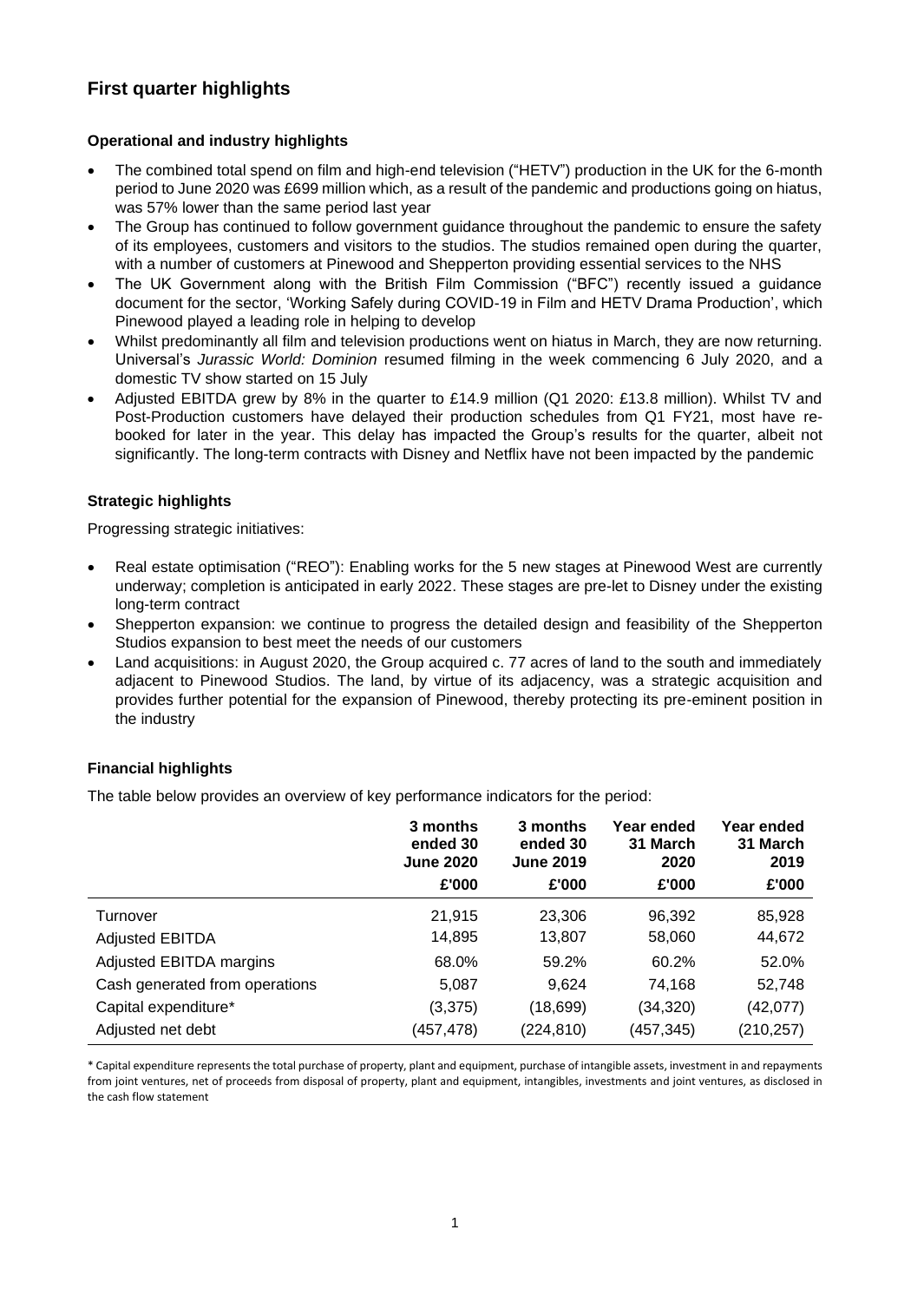#### *Turnover*

In the 3 months to 30 June 2020 ("Q1 2021"), turnover declined by £1.4 million or 6% to £21.9 million (Q1 2020: £23.3 million). The Post-Production business saw a decrease in revenues, with delays in our customers' localisation schedules due to COVID-19, together with the loss of revenue from the Picture Services and Creative Audio businesses which we have now exited.

Within UK Studios, two of the three dedicated TV studios were empty throughout the quarter due to COVID-19, with productions starting to return in July. This decline in revenues was mitigated by revenue growth across production accommodation, with Pinewood East phase II ("PWE II") providing an additional c. 205k sq.ft and the two long-term contracts increasing production accommodation occupancy levels. Additionally, these long-term contracts contain indexation provisions, which in accordance with FRS102, result in certain revenue over the initial term being recognised on a straight-line basis, rather than increasing each year. As a consequence, revenue is adjusted upwards by £0.8 million compared with the contractual amounts due.

#### *Adjusted EBITDA*

Adjusted EBITDA increased by £1.1 million to £14.9 million (Q1 2020: £13.8 million) due to: (i) increased revenues from the higher margin UK Studios business, following the opening of PWE II in autumn 2019 and the two long-term contracts with Disney and Netflix, which have supported higher production accommodation occupancy; (ii) a reduction in selling and distribution costs and administrative expenses following the nonrecurrence of legal and professional fees in relation to the long-term contracts and streamlining of business processes; (iii) a £0.8 million uplift as mentioned above following the application of FRS102 to the indexation clauses of certain of our long-term contracts; and partially offset by (iv) reduced activity in the Post-Production business and dedicated TV studios, with customers now rescheduling following the relaxation of COVID-19 restrictions in the UK.

Adjusted EBITDA margin of 68.0% (Q1 2020: 59.2%) was unusually high in the quarter. The improvement in margin is due to: (i) the additional c. 205k sq.ft of production accommodation at PWE II; (ii) completion of the long-term contracts; (iii) strong resales of production accommodation; and (iv) temporary cost savings. These were partly offset by a reduction in revenues from the Post-Production and TV businesses, as a direct result of COVID-19.

|                                                                | 3 months<br>ended 30<br><b>June 2020</b><br>£'000 | 3 months<br>ended 30<br><b>June 2019</b><br>£'000 | Year ended<br>31 March<br>2020<br>£'000 | Year ended<br>31 March<br>2019<br>£'000 |
|----------------------------------------------------------------|---------------------------------------------------|---------------------------------------------------|-----------------------------------------|-----------------------------------------|
| Profit on ordinary activities after taxation                   | 9,268                                             | 7,717                                             | 18,383                                  | 21,321                                  |
| Tax charge on profit on ordinary activities                    | 2,463                                             | 2,034                                             | 5,939                                   | 6,059                                   |
| Net interest payable and other charges                         | 2,484                                             | 1,615                                             | 19,564                                  | 6,200                                   |
| Depreciation of property, plant and<br>equipment               | 2,575                                             | 2,222                                             | 9,624                                   | 8,707                                   |
| Impairment of property, plant and<br>equipment                 |                                                   |                                                   | 770                                     |                                         |
| Amortisation of intangible assets                              | 212                                               | 140                                               | 563                                     | 560                                     |
| (Profit)/ loss on disposal of property, plant<br>and equipment | (93)                                              |                                                   | 125                                     | 952                                     |
| <b>EBITDA</b>                                                  | 16,909                                            | 13,728                                            | 54,968                                  | 43,799                                  |
| Adjusted items **                                              | (2,014)                                           | 79                                                | 3,092                                   | 873                                     |
| <b>Adjusted EBITDA</b>                                         | 14,895                                            | 13,807                                            | 58,060                                  | 44,672                                  |

#### **Reconciliation of profit on ordinary activities after taxation to Adjusted EBITDA**

 \*\* Q1 2021 comprises the recognition of £2.0 million of loan notes from the Group's associate undertaking, for £nil consideration. Q1 2020 includes £0.1 million of adjusted items in relating to restructuring costs within ceased operations. FY20 comprises adjusted administrative expenses, stamp duty land tax and profit and losses on disposal of joint ventures and investments. The Group excludes these adjustments when determining the Adjusted EBITDA measure. For further information on adjusted items, see page 6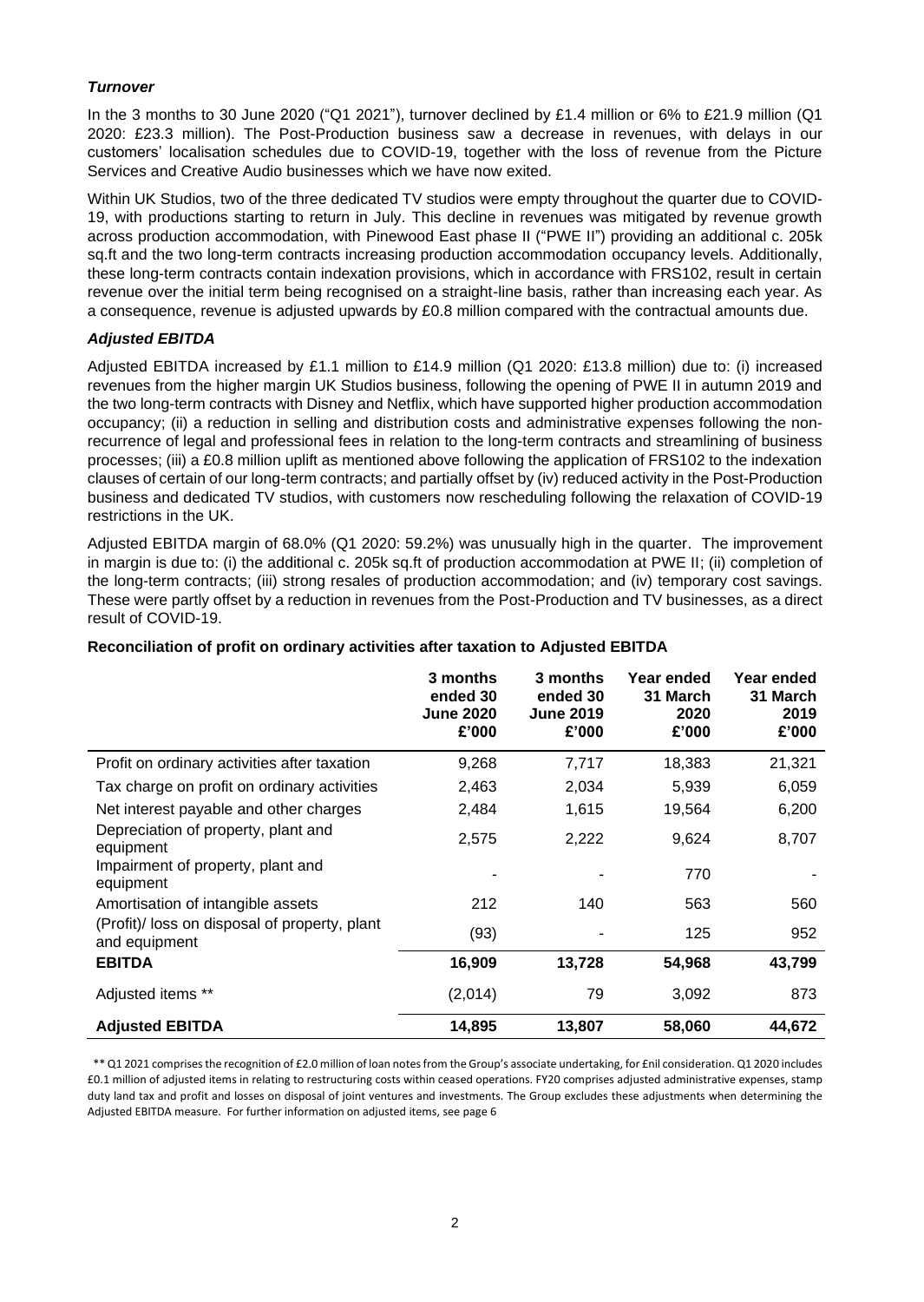#### *Cash flow and capital expenditure*

The cash balance at 30 June 2020 was £92.5 million compared with a balance of £92.7 million at 31 March 2020 and £25.3 million at 30 June 2019. The movement in cash since 31 March 2020 is attributable to a cash outflow of £0.2 million and a negligible foreign exchange gain on cash balances.

The cash outflow of £0.2 million in Q1 2021 compares with a cash outflow of £14.7 million in Q1 2020. This quarter-on-quarter change principally reflects a £15.3 million reduction in capital expenditure. Q1 2021 includes a relatively low level of spend, with REO and growth plan projects in the planning and site preparation stage, whereas construction of PWE II was well underway in Q1 2020. In addition, net interest paid is £4.5 million lower than in Q1 2020, due to a change in the agreed timing of regular interest payments from June/December to March/September following the refinancing in FY20. This reduction in spend has been partially offset by a £4.5 million decrease from cash generated by operations together with £0.8 million higher net tax paid. Net tax paid increased as Q1 2020 reflected two tax receipts relating to (i) a taxable loss claim in the US, and (ii) a film production company which is now inactive. The reduction in cash generated by operations is mainly due to the timing of lease receipts, together with a higher level of repayments made in connection with resales, and partially offset by a lower level of VAT paid in Q1 2021.

#### *Adjusted Net debt and liquidity*

Adjusted net debt as at 30 June 2020 stood at £457.5 million, based on the £550.0 million of senior secured notes and a cash balance of £92.5 million. Adjusted net debt at 31 March 2020 was £457.3 million, based on £550.0 million of senior secured notes and a cash balance of £92.7 million.

#### **Paul Golding, CEO, commented**

The industry has been heavily impacted by the pandemic leading to a collapse in spending on film and television production during the first quarter. To help productions return, Pinewood worked alongside government and others in the industry to develop protocols for operating in the new environment. It's good to see both film and television productions back at the studios and shooting again.

Whilst Pinewood has been affected by the virus, the financial impact to date has not been significant. However, it is important that we continue to provide a safe working environment for our staff and customers and to this end we are continually adapting our operating procedures to accord with government guidance.

We remain optimistic about the future. We are investing in the five new stages at Pinewood, progressing our expansion plans at Shepperton and have recently bought another 77 acres of land at Pinewood.

The next Investor update is scheduled for 18 November 2020.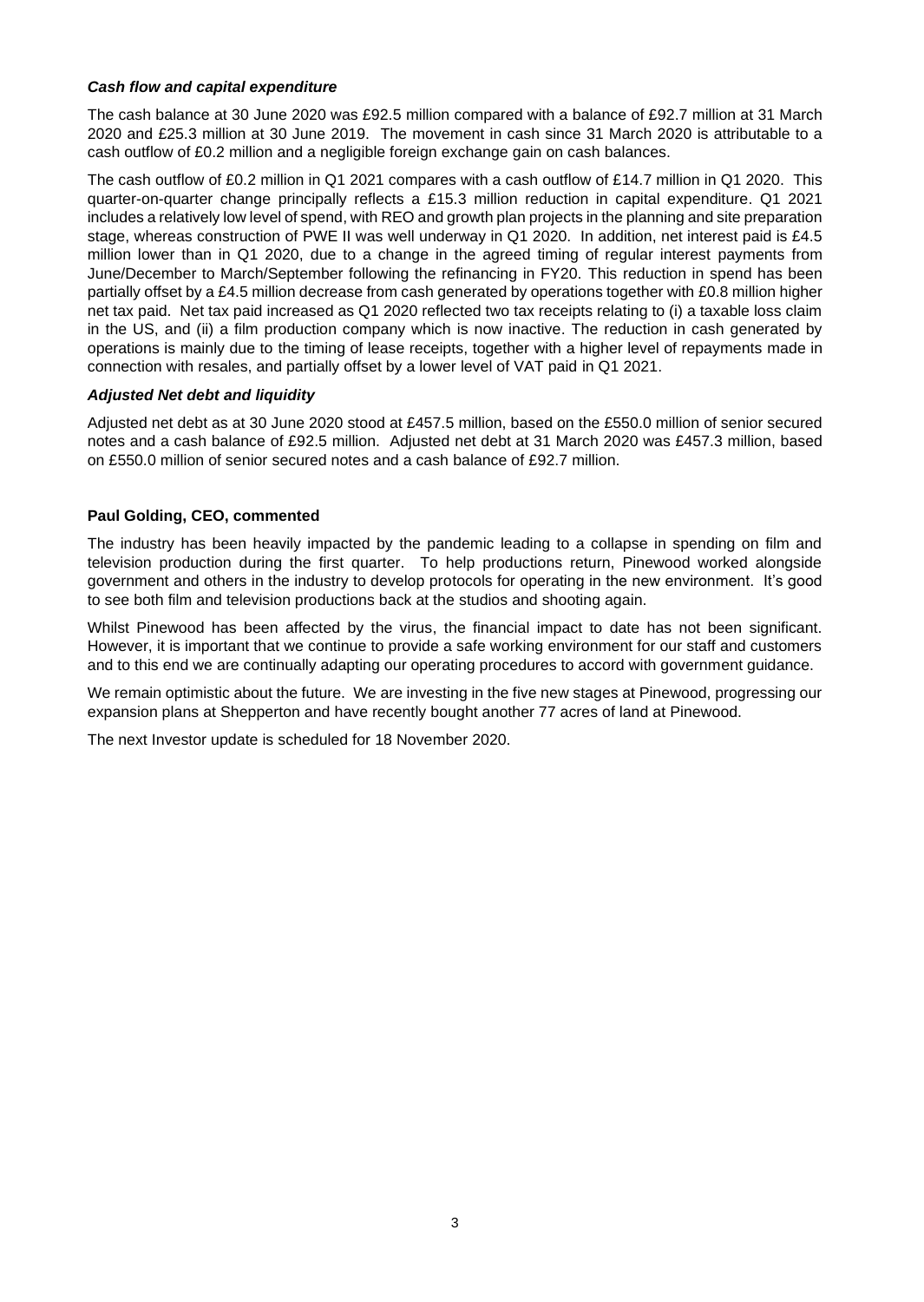#### **General information**

Pinewood is the leading independent provider of the real estate that is required for the production of film and television content. Founded in 1936 and headquartered in the United Kingdom, Pinewood owns premium, large-scale facilities also known as studios, for hosting film, television and other media productions. Our freehold studios are located in prime locations near London and make Pinewood a preferred choice for major film production companies. Pinewood branded studios have hosted over 2,000 films, among them 167 Oscar winners, 228 BAFTA winners and numerous blockbuster film productions with budgets of over \$100.0 million.

#### **Presentation of financial information**

Unless otherwise indicated, the financial information presented in this report is the historical consolidated financial information of the Group.

This report includes or derives information from the following financial sources:

- The unaudited consolidated financial information of the Group as of and for the 3 months ended 30 June 2020 ("Q1 2021", "Q1 FY21"), and the comparative period as of and for the 3 months ended 31 June 2019 ("Q1 2020" or "Q1 FY20"), prepared in accordance with FRS 102
- The audited consolidated financial information of the Group as of and for the year ended 31 March 2020 ("FY20"), and the comparative period as of and for the year ended 31 March 2019 ("FY19"), is prepared in accordance with FRS 102. The financial year for the Group runs from 1 April following the previous financial year end to 31 March each calendar year

#### **Further information for the noteholders**

This interim report was prepared in accordance with the indenture dated 25 September 2019 among Pinewood Finco PLC, as issuer, the guarantors named therein, Deutsche Trustee Company Limited, as Trustee, and Deutsche Bank AG London Branch, as security agent and as paying agent.

This interim report may include forward-looking statements. All statements other than statements of historical fact included in this interim report, including those regarding the Group's financial position, business and acquisition strategy, plans and objectives of management for future operations are forward-looking statements. Such forward-looking statements involve known and unknown risks, uncertainties and other factors which may cause the out-turned results, performance or achievements of the Group, or industry results, to be materially different from any future results, performance or achievements expressed or implied by such forward-looking statements.

Such forward-looking statements are based on numerous assumptions regarding the Group's present and future business strategies and the environment in which the Group will operate in the future. Many factors could cause the out-turned results, performance or achievements to differ materially from those in the forward-looking statements. Forward-looking statements should, therefore, be construed in light of such risk factors and undue reliance should not be placed on forward-looking statements. These forward-looking statements speak only as of the date of this interim report. The Group expressly disclaims any obligations or undertaking, except as required by applicable law and regulations to release publicly any updates or revisions to any forward-looking statement contained herein to reflect any change in the Group's expectations with regard thereto or any changes in events, conditions or circumstances on which any such statement is based.

The financial results presented in this presentation are preliminary and may change. This financial information includes calculations or figures that have been prepared internally by management and have not been reviewed or audited by our independent chartered accounting firm. There can be no assurance that the Group's actual results for the period presented herein will not differ from the preliminary financial data presented herein and such changes could be material. This preliminary financial data should not be viewed as a substitute for full financial statements prepared in accordance with FRS 102 and is not necessarily indicative of the results to be achieved for any future periods. This preliminary financial information, and previously reported amounts, could be impacted by the effects of further review by the Board of Directors.

#### **Use of non-FRS 102 financial information**

This interim report contains certain non-UK GAAP and non-IFRS financial measures and ratios, including, Adjusted EBITDA, Adjusted EBITDA margin, Adjusted net debt, and certain other measures (collectively, "**Non-GAAP Measures**") that are not required by, or presented in accordance with UK GAAP, IFRS or the accounting measures of any other jurisdiction.

In this interim report, "Adjusted EBITDA" is calculated as profit on ordinary activities before interest receivable and similar income, interest payable and similar charges, tax charge/credit on profit on ordinary activities, depreciation of property, plant and equipment, impairment of long-term assets, amortisation of intangible assets, gain/loss on disposal of property, plant and equipment, and adjusted items.

In this interim report, "Adjusted EBITDA margin" is calculated as Adjusted EBITDA (which includes the impact of income from participating interests and based on financial statements prepared in accordance with UK GAAP) divided by turnover (which does not include the impact of income from participating interests).

In this interim report, "adjusted net debt" is calculated as debt net of cash balances, ignoring the unamortised loan issue costs.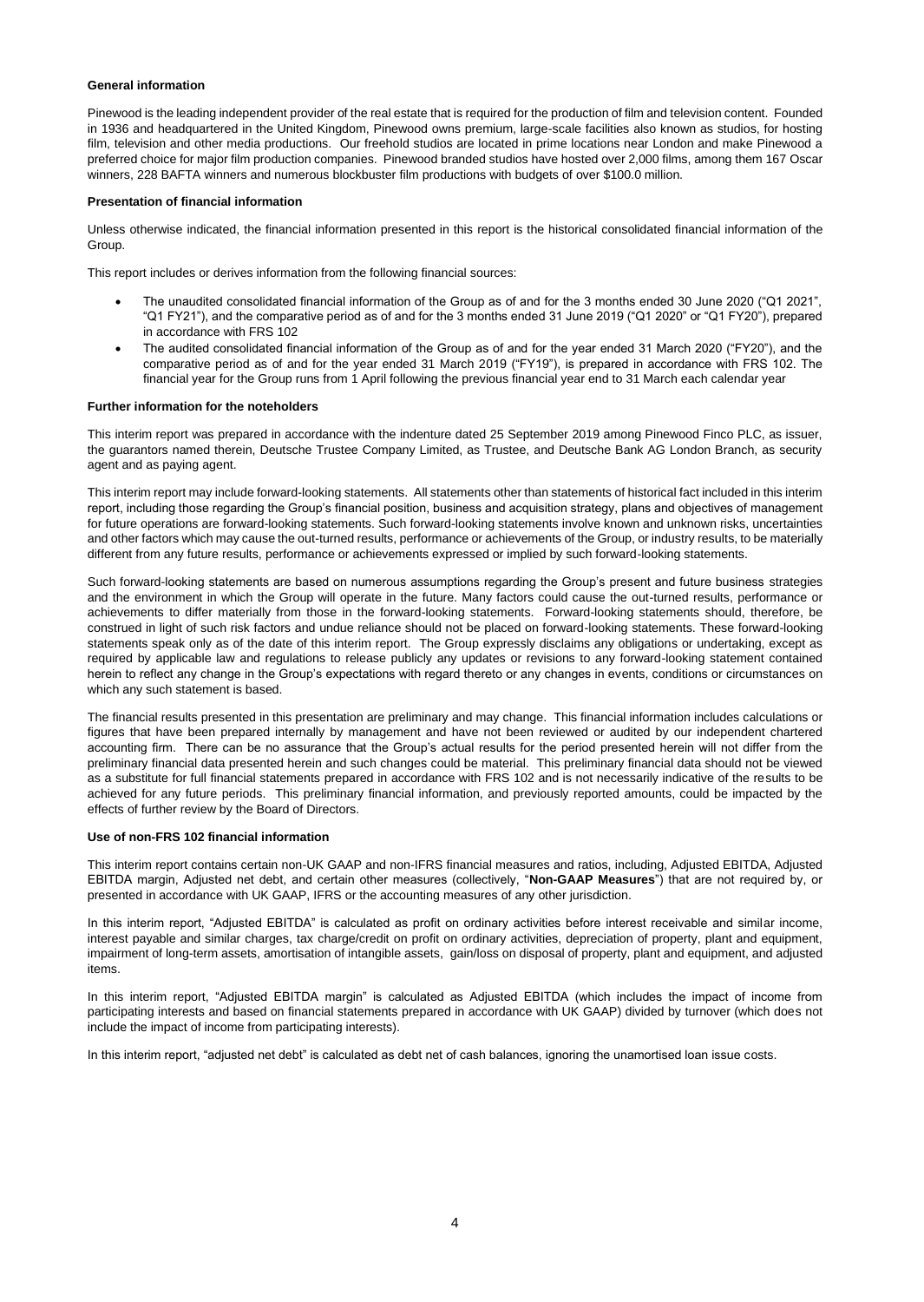## **Financial update for the 3 months ended 30 June 2020**

#### **Group Statement of Comprehensive Income**

#### *Turnover*

In the 3 months to 30 June 2020, turnover declined by £1.4 million or 6% to £21.9 million (Q1 2020: £23.3 million). The Post-Production business saw a decrease in revenues, with delays in our customers' localisation schedules due to COVID-19, together with the loss of revenue from the Picture Services and Creative Audio businesses which we have now exited.

Within UK Studios, two of the three dedicated TV studios were empty throughout the quarter due to COVID-19, with productions starting to return in July. This decline in revenues was mitigated by revenue growth across production accommodation, with PWE II providing an additional c. 205,000 sq.ft and the two longterm contracts increasing production accommodation occupancy levels. Additionally, these long-term contracts contain indexation provisions, which in accordance with FRS102, result in certain revenue over the initial term being recognised on a straight-line basis, rather than increasing each year. As a consequence, revenue is adjusted upwards by £0.8 million compared with the contractual amounts due.

#### *Cost of sales*

Cost of sales expenditure decreased by c. £1.1 million to £8.4 million (Q1 2020: £9.5 million). The majority of this was from the Post-Production business, following the closure of both the Picture Services and Creative Audio businesses, with a small decline from the delayed localisation activity. In addition, delayed recordings in the TV studios resulted in a further reduction in costs.

These cost reductions were partially offset by higher depreciation, business rates and facilities costs following the opening of PWE II.

#### *Gross profit*

Gross profit at £13.5 million was broadly level with prior year (Q1 2020: £13.8 million). Gross profit margin increased by 2.5 ppt to 61.8% (Q1 2020: 59.3%), with the growth in the higher margin UK studios business and the closure of the Picture Services and Creative Audio businesses, both of which delivered lower margins.

#### *Selling and distribution costs*

Selling and distribution costs decreased by £0.2 million to £0.3 million (Q1 2020: £0.5 million), mainly following the streamlining of business processes in the second half of FY20.

#### *Administrative expenses\*\**

Administrative expenses decreased by £0.3 million to £1.6 million (Q1 2020: £1.9 million). This was mainly due to the prior year quarter including an amount for legal and professional fees in relation to the long-term contract with Netflix. These fees were subsequently capitalised in Q3 2020 when the leases commenced, together with those costs in relation to the contract with Disney, and amortised over the life of the leases.

#### *Other operating income/ expense*

Other operating income/ expense was £0.5 million (Q1 2020: £nil).

#### *Operating profit \*\**

Operating profit before adjusted items increased by £0.8 million to £12.2 million and delivered an operating profit margin of 55.7% (Q1 2020: 49.0%).

#### *Income from participating interests*

During FY20, the Group held an option to increase its equity holding of Pinewood MBS Holdings Limited ('PMBS') from 15% to 25%, resulting in the Group equity accounting for its participating interest, the exercise of the option completing on 15 June 2020. No profit has been recognised in Q1 2021.

Following the sale of our 40% interest in the Pinewood Atlanta Studios, which completed in August 2019, there is no income in the period, compared with a small positive result in Q1 2020.

#### *Interest receivable and similar income*

Interest receivable and similar income increased by £1.5 million to £2.9 million (Q1 2020: £1.4 million). This increase mainly relates to interest earned on the loan to the Group's parent company, originally created in December 2017, and which was increased by £175.0 million following the September 2019 refinancing.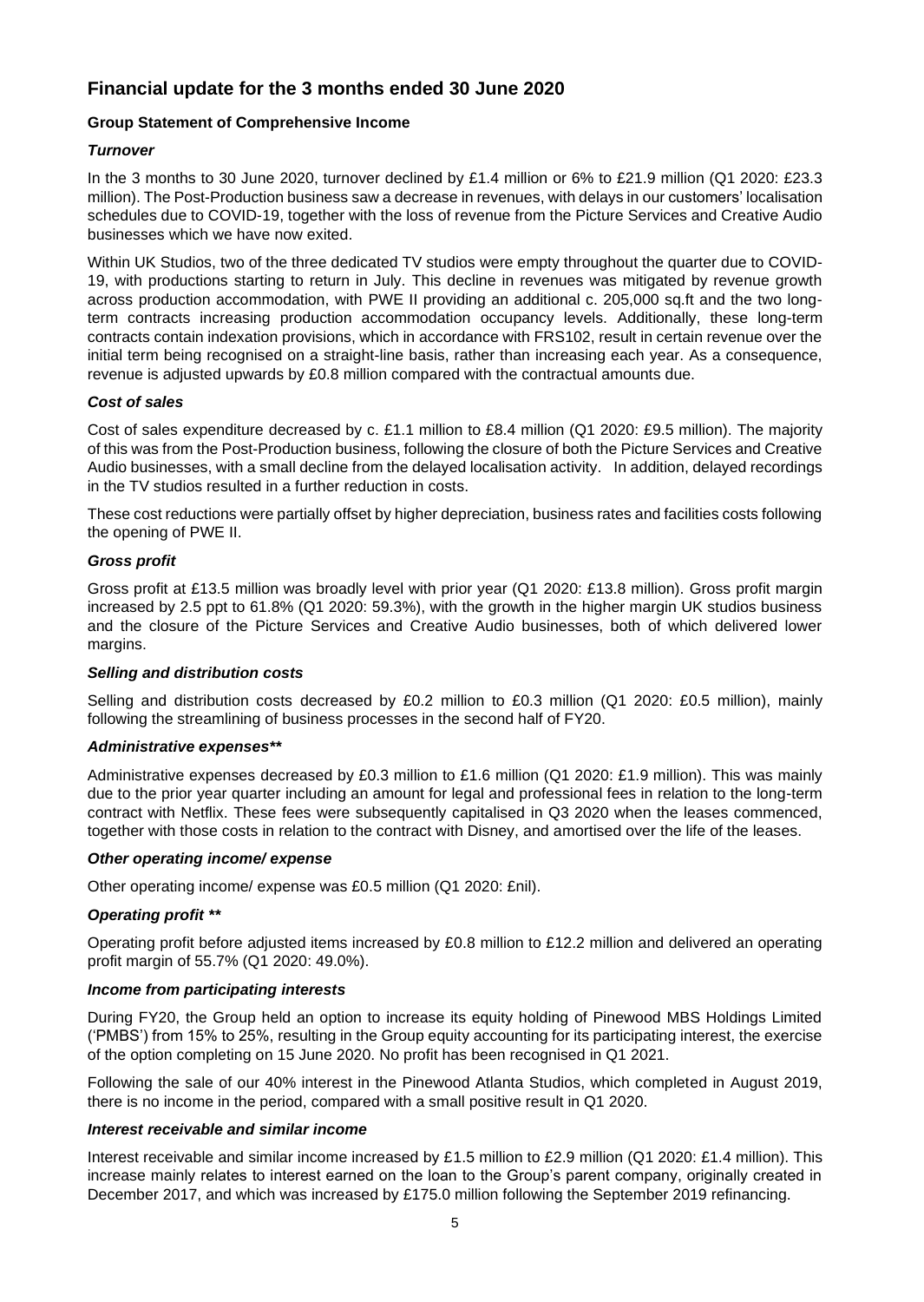#### *Interest payable and similar charges*

Interest payable and similar charges increased by £2.3 million to c. £5.4 million (Q1 2020: £3.1 million), following the refinancing in September 2019, and the increase in the principal amount of senior secured notes, together with a £0.3 million adverse movement on the interest rate swaps.

#### *Tax charge on profit on ordinary activities\*\**

Excluding the impact of adjusted items, the tax charge on profit on ordinary activities increased marginally to £2.1 million (Q1 2020: £2.0 million), and an effective tax rate of 21.4% (Q1 2020: 20.8%). The higher effective rate was caused by a higher level of non-allowable depreciation.

\*\* Excluding adjusted items

#### *Adjusted items*

The Group presents its results in the statement of comprehensive income to separately identify the impact of certain items ("adjusted items") in order to provide a clear and consistent presentation of the underlying operating performance of the Group. Adjusted items are transactions that are unusual in size or nature or have limited predictive value such as disposals, discontinued operations, impairments, certain fair value remeasurements and other significant items where the Group considers separate disclosure would be useful.

During the 3 months to 30 June 2020, the following items have been presented as adjusted items:

- Administrative expenses (£2.0 million gain): In June 2020, the step-up associated with the Group's investment in PMBS completed for £nil consideration. The Group also received additional loan notes from PMBS for £nil consideration. These were recognised on the balance sheet at a fair value of £2.0 million, resulting in a corresponding gain in the income statement; and
- A tax charge of £0.4 million in relation to the item above.

The prior year includes £0.1 million of adjusted items in relating to restructuring costs within ceased operations, net of a small tax credit.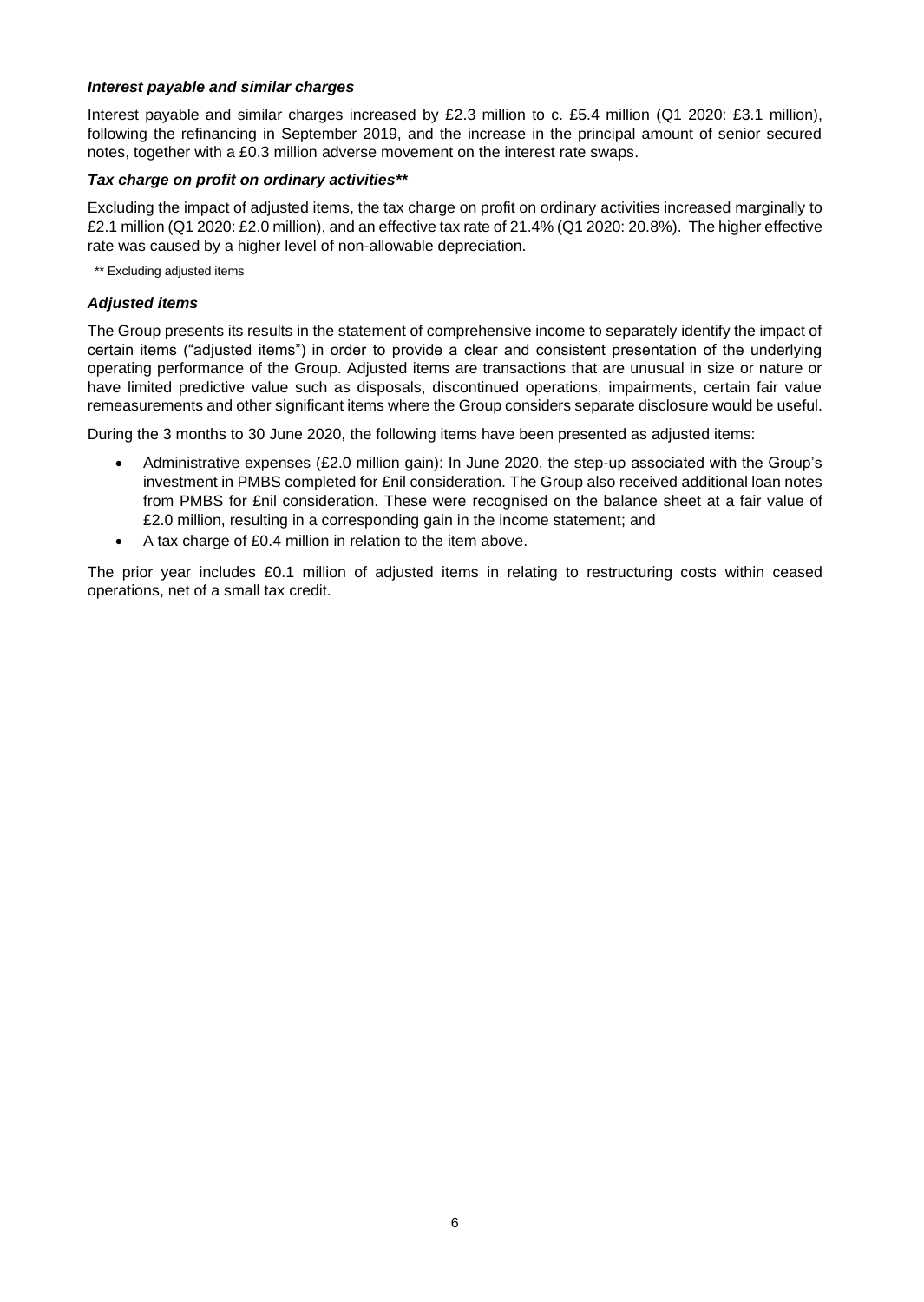#### **Liquidity and capital resources**

#### *Cash flow*

The cash balance at 30 June 2020 was £92.5 million compared with a balance at 31 March 2020 of £92.7 million. The movement in cash since 31 March 2020 is attributable to a cash outflow of £0.2 million (Q1 2020: £14.7 million) and a negligible foreign exchange gain.

#### *Net cash inflow from operating activities*

Net cash inflow from operating activities reduced quarter on quarter by £0.9 million to £3.2 million (Q1 2020: £4.1 million). This was due to: (i) a £1.2 million improvement in cash flows before movements in working capital to £14.9 million, due to the trading results described above excluding the non-cash impact of £0.4 million higher depreciation and amortisation in Q1 2021; (ii) a £5.7 million reduction from working capital following higher resale cash settlements, a higher net unwind of deferred income due to the timing of amounts received in the prior year, partially offset by lower VAT payments in Q1 2021; (iii) £4.5 million lower net interest paid due to a change in the agreed timing of regular interest payments from June/December to March/September; and (iv) £0.8 million of corporation tax received in Q1 2020 and which was not repeated this year, in relation to both a taxable loss claim in the US and a film production company which is now inactive.

#### *Net cash outflow from investing activities*

Net cash outflow from investing activities was £3.4 million compared with £18.7 million in Q1 2020. Q1 2020 comprised capital expenditure principally in relation to the development of PWE II, whereas this quarter included amounts in relation to progressing the Real Estate Optimisation programme and planning applications at Pinewood and Shepperton, together with the completion of the final workshop on PWE II.

#### *Net cash flow from financing*

Net cash outflow from financing was £nil in the quarter (Q1 2020: £0.1 million).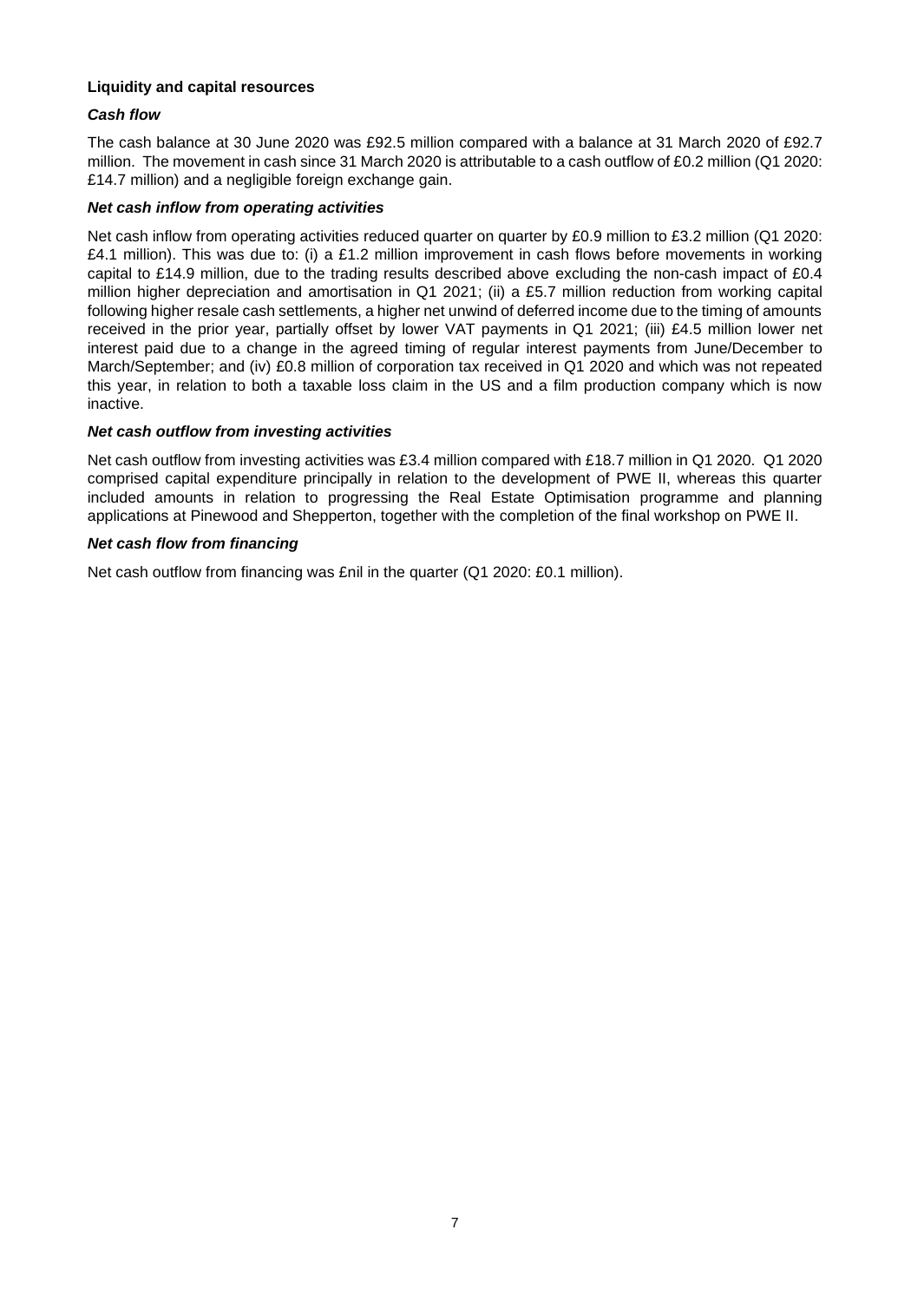# **Pinewood Group Limited**

## **Interim condensed consolidated financial statements**

**Period ended 30 June 2020**

Company Registration Number: 03889552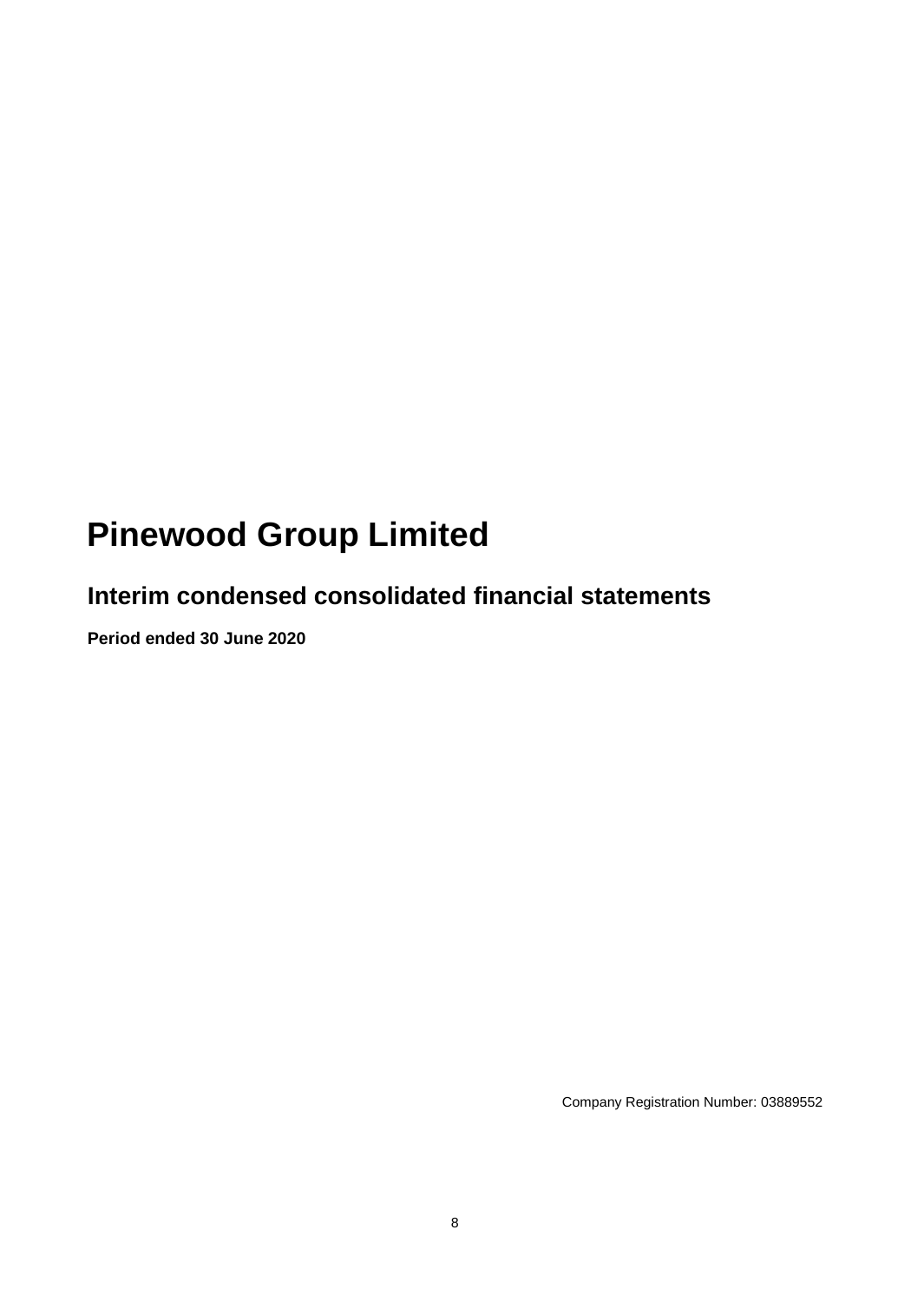### **Group Statement of Comprehensive Income**

for the three month period ended 30 June 2020

|                                                                                               |                |          | 3 months ended 30 Jun 2020    |              | 3 months ended 30 Jun 2019 |                               |          | Full year<br>31 Mar<br>2020 |
|-----------------------------------------------------------------------------------------------|----------------|----------|-------------------------------|--------------|----------------------------|-------------------------------|----------|-----------------------------|
|                                                                                               |                | Adjusted | Adjusted<br>items<br>(Note 1) | <b>Total</b> | Adjusted                   | Adjusted<br>items<br>(Note 1) | Total    | Total                       |
|                                                                                               | <b>Note</b>    | £'000    | £'000                         | £'000        | £'000                      | £'000                         | £'000    | £'000                       |
| <b>Turnover</b>                                                                               |                | 21,915   | Ξ.                            | 21,915       | 23,306                     | -                             | 23,306   | 96,392                      |
| Cost of sales                                                                                 |                | (8,366)  |                               | (8,366)      | (9, 485)                   | ۰                             | (9, 485) | (40, 369)                   |
| <b>Gross profit</b>                                                                           |                | 13,549   |                               | 13,549       | 13,821                     | $\overline{\phantom{0}}$      | 13,821   | 56,023                      |
| Selling & distribution costs                                                                  |                | (256)    |                               | (256)        | (499)                      |                               | (499)    | (1,574)                     |
| Administrative expenses                                                                       |                | (1,641)  | 2,014                         | 373          | (1,905)                    | (79)                          | (1,984)  | (8,067)                     |
| Other operating income/(expenses)                                                             |                | 549      |                               | 549          |                            | $\blacksquare$                |          | (737)                       |
| Operating profit/(loss)                                                                       | $\overline{2}$ | 12,201   | 2,014                         | 14,215       | 11,417                     | (79)                          | 11,338   | 45,645                      |
| Loss on disposal of participating interests                                                   |                |          |                               |              |                            | ٠                             |          | (1, 816)                    |
| Income from participating interests                                                           |                |          |                               |              | 28                         |                               | 28       | 57                          |
| Interest receivable and similar income                                                        | 3              | 2,917    |                               | 2,917        | 1,437                      | ۰                             | 1,437    | 8,577                       |
| Interest payable and similar charges                                                          | 4              | (5,401)  |                               | (5,401)      | (3,052)                    |                               | (3,052)  | (28, 141)                   |
| Profit/(loss) on ordinary activities<br>before taxation                                       |                | 9,717    | 2,014                         | 11,731       | 9,830                      | (79)                          | 9,751    | 24,322                      |
| Tax (charge)/credit                                                                           | 5              | (2,080)  | (383)                         | (2, 463)     | (2,049)                    | 15                            | (2,034)  | (5,939)                     |
| Profit/(loss) on ordinary activities after<br>taxation attributable to equity<br>shareholders |                | 7,637    | 1,631                         | 9,268        | 7,781                      | (64)                          | 7,717    | 18,383                      |
|                                                                                               |                |          |                               |              |                            |                               |          |                             |
| Other comprehensive income                                                                    |                |          |                               |              |                            |                               |          |                             |
| Currency exchange differences                                                                 |                | 84       |                               | 84           | 475                        |                               | 475      | 540                         |
| Total comprehensive income                                                                    |                | 7,721    | 1,631                         | 9,352        | 8,256                      | (64)                          | 8,192    | 18,923                      |

The notes on pages 14 to 25 form part of these financial statements.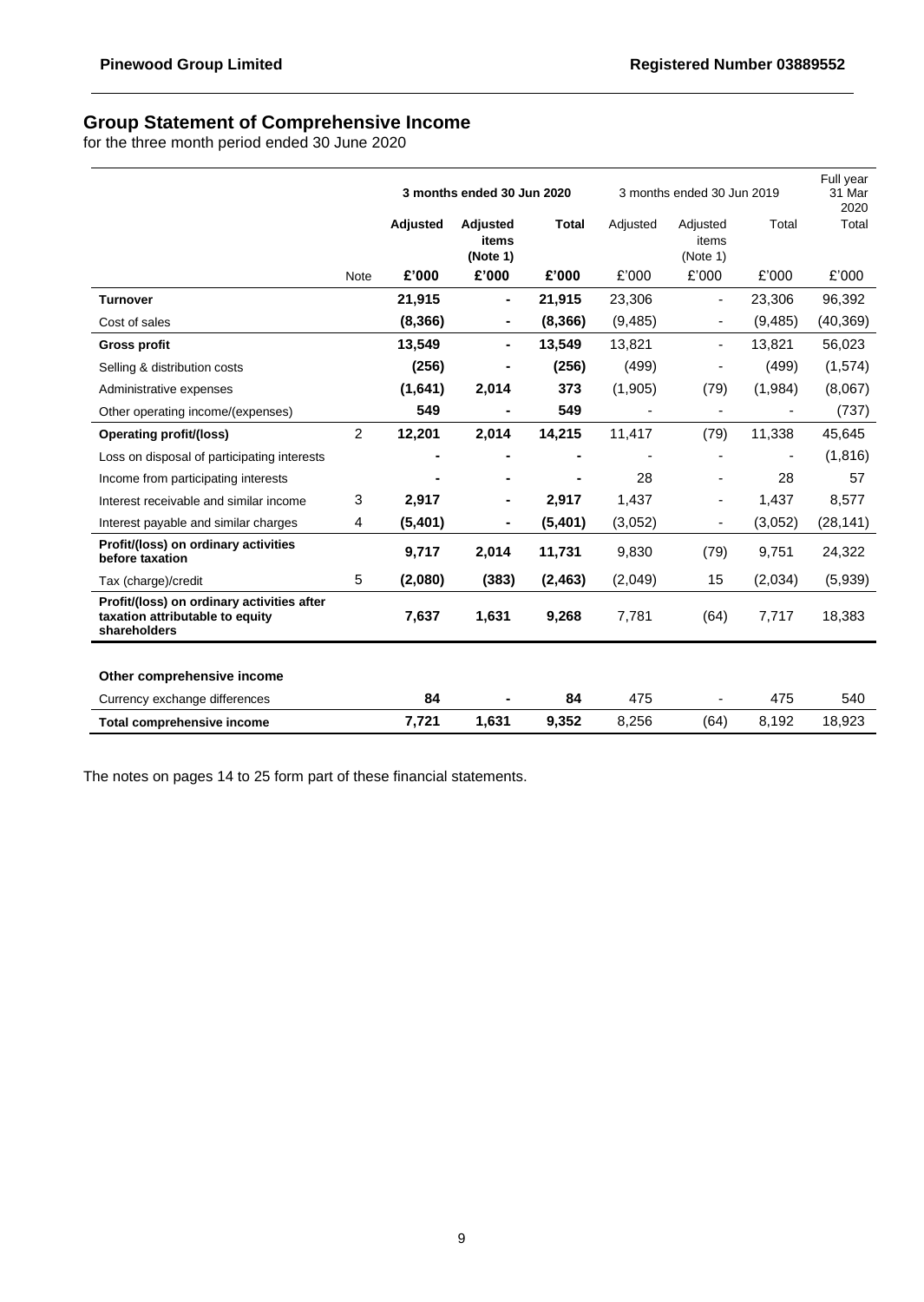## **Group Statement of Financial Position**

as at 30 June 2020

|                                            |                | 30 Jun 2020 | 30 Jun 2019 | 31 Mar 2020 |
|--------------------------------------------|----------------|-------------|-------------|-------------|
|                                            | Note           | £'000       | £'000       | £'000       |
| <b>Assets</b>                              |                |             |             |             |
| <b>Non-current assets</b>                  |                |             |             |             |
| Intangible assets                          | $\overline{7}$ | 5,804       | 5,117       | 5,638       |
| Property, plant and equipment              | 8              | 304,430     | 284,162     | 303,922     |
| Interests in associates and joint ventures | 6              | 4,453       | 13,697      | 2,320       |
| Other investments                          |                |             | 1,680       |             |
| Trade and other receivables                | 9              | 320,422     | 135,734     | 317,653     |
|                                            |                | 635,109     | 440,390     | 629,533     |
| <b>Current assets</b>                      |                |             |             |             |
| Inventories                                |                | 56          | 61          | 56          |
| Trade and other receivables                | 9              | 10,651      | 16,439      | 9,269       |
| Cash and cash equivalents                  |                | 92,522      | 25,300      | 92,655      |
|                                            |                | 103,229     | 41,800      | 101,980     |
| <b>Total assets</b>                        |                | 738,338     | 482,190     | 731,513     |
| <b>Equity and liabilities</b>              |                |             |             |             |
| Share capital                              | 10             | 1           | 5,741       | 1           |
| Share premium                              | 11             |             | 76,696      |             |
| Capital redemption reserve                 | 11             |             | 135         |             |
| Merger reserve                             | 11             |             | 348         |             |
| <b>Translation reserve</b>                 | 11             | 2,219       | 2,070       | 2,135       |
| Retained earnings                          | 11             | 122,168     | 94,315      | 112,900     |
| <b>Total equity</b>                        |                | 124,388     | 179,305     | 115,036     |
| <b>Non-current liabilities</b>             |                |             |             |             |
| Interest bearing loans and borrowings      | 12             | 549,148     | 244,579     | 544,486     |
| Derivative financial instruments           | 13             | 3,176       | 2,396       | 2,743       |
| Deferred tax liabilities                   | 5              | 3,657       | 3,208       | 3,587       |
|                                            |                | 555,981     | 250,183     | 550,816     |
| <b>Current liabilities</b>                 |                |             |             |             |
| Interest bearing loans and borrowings      | 12             |             | 110         |             |
| Trade and other payables                   | 14             | 57,969      | 52,592      | 65,661      |
|                                            |                | 57,969      | 52,702      | 65,661      |
| <b>Total liabilities</b>                   |                | 613,950     | 302,885     | 616,477     |
| <b>Total equity and liabilities</b>        |                | 738,338     | 482,190     | 731,513     |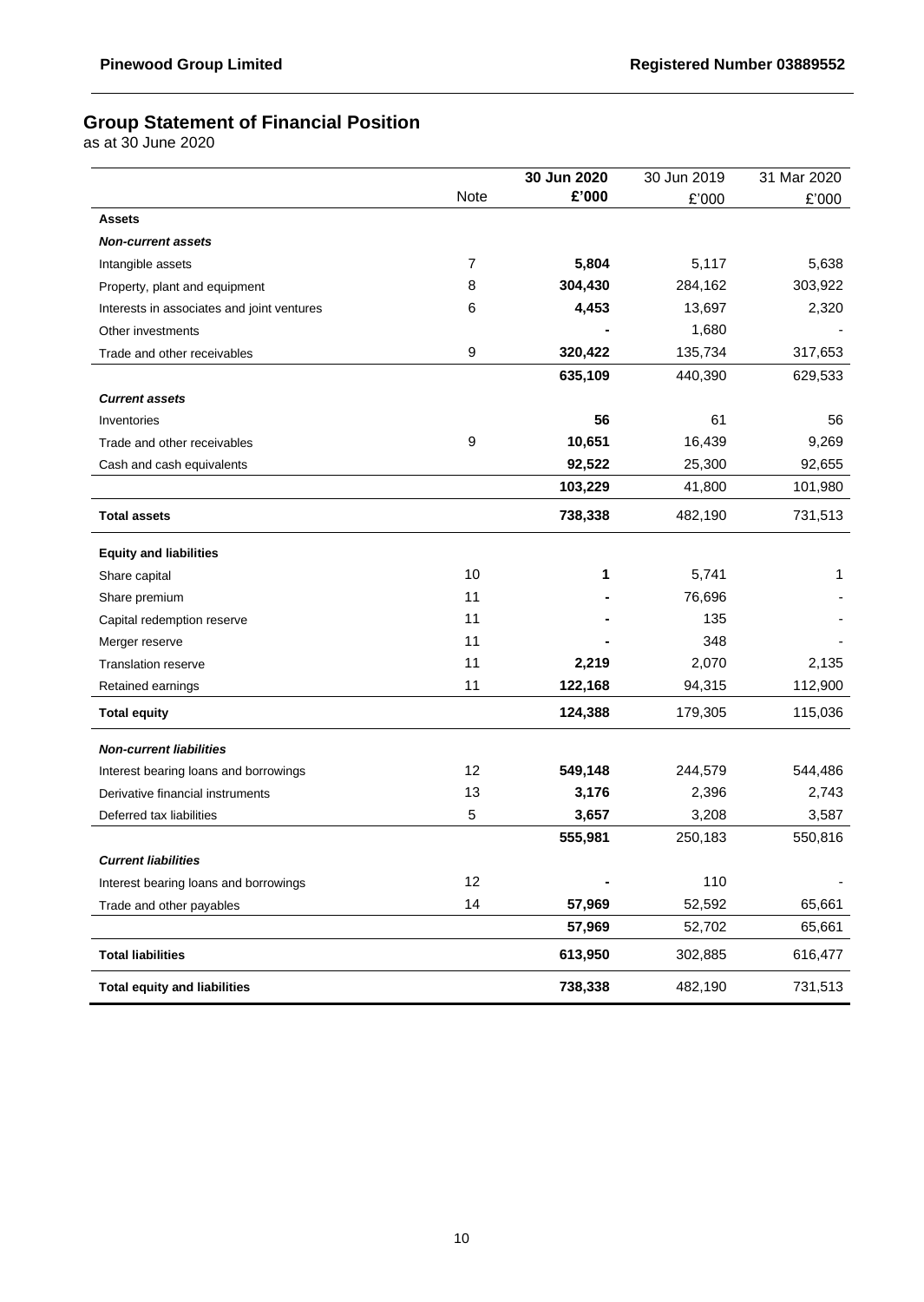## **Group Statement of Cash Flows**

for the three month period ended 30 June 2020

|                                                                                              |             |          | 3 months ended 30 Jun | Year ended  |
|----------------------------------------------------------------------------------------------|-------------|----------|-----------------------|-------------|
|                                                                                              |             | 2020     | 2019                  | 31 Mar 2020 |
|                                                                                              | <b>Note</b> | £'000    | £'000                 | £'000       |
| Cash flow from operating activities:                                                         |             |          |                       |             |
| Profit on ordinary activities before taxation                                                |             | 11,731   | 9,751                 | 24,322      |
| Adjustments to reconcile profit on ordinary activities before taxation<br>to net cash flows: |             |          |                       |             |
| Depreciation, impairment and amortisation                                                    | 2           | 2,787    | 2,362                 | 10,957      |
| Profit on disposal of joint ventures and investments                                         |             |          |                       | (985)       |
| (Profit)/loss on disposal of property, plant and equipment                                   | 2           | (93)     |                       | 125         |
| Fair value adjustment on PMBS Holdings Limited                                               | 1           | (2,014)  |                       | 1,680       |
| Income from participating interests                                                          |             |          | (28)                  | (57)        |
| Unrealised foreign exchange gains                                                            |             | (10)     |                       |             |
| Interest receivable and similar income                                                       | 3           | (2,917)  | (1, 437)              | (8, 577)    |
| Interest payable and similar charges                                                         | 4           | 5,401    | 3,052                 | 28,141      |
| Cash flow from operating activities before changes in<br>working capital                     |             | 14,885   | 13,700                | 55,606      |
| (Increase)/decrease in trade and other receivables                                           |             | (1, 591) | (2,585)               | 3,645       |
| Increase in inventories                                                                      |             |          | (25)                  | (20)        |
| (Decrease)/increase in trade and other payables                                              |             | (8, 207) | (1, 466)              | 14,937      |
| Cash generated from operations                                                               |             | 5,087    | 9,624                 | 74,168      |
|                                                                                              |             | (436)    | (4, 919)              | (23, 769)   |
| Interest paid<br>Interest received                                                           |             | 28       | 15                    | 334         |
|                                                                                              |             |          | 366                   | 366         |
| Corporation tax received in respect of FPC activity                                          |             |          |                       |             |
| Net corporation tax paid                                                                     |             | (1, 491) | (1,021)               | (6,820)     |
| Net cash flow from operating activities                                                      |             | 3,188    | 4,065                 | 44,279      |
| Cash flow used in investing activities:                                                      |             |          |                       |             |
| Proceeds from disposal of property, plant and equipment                                      |             | 180      |                       | 615         |
| Purchase of property, plant and equipment                                                    |             | (3, 177) | (18,064)              | (48, 714)   |
| Purchase of intangible assets                                                                |             | (378)    | (635)                 | (1,579)     |
| Proceeds from disposal of joint ventures and investments                                     |             |          |                       | 15,358      |
| Loans made to parent undertakings                                                            |             |          |                       | (175,000)   |
| Net cash flow used in investing activities                                                   |             | (3, 375) | (18, 699)             | (209, 320)  |
| Cash flow (used in)/from financing activities:                                               |             |          |                       |             |
| Dividends paid                                                                               |             |          |                       | (75,000)    |
| Repayment of loan notes                                                                      |             |          |                       | (250,000)   |
| Proceeds from issue of loan notes                                                            |             |          |                       | 550,000     |
| Payment of loan issue costs and finance arrangement fees                                     |             |          |                       | (6,500)     |
| Repayment of asset financing obligations                                                     |             |          | (61)                  | (165)       |
| Net cash flow (used in)/from financing activities                                            |             |          | (61)                  | 218,335     |
| Net (decrease)/increase in cash and cash equivalents                                         |             | (187)    | (14, 695)             | 53,294      |
| Currency exchange movement                                                                   |             | 54       | 81                    | (553)       |
| Cash and cash equivalents at the start of the year                                           |             | 92,655   | 39,914                | 39,914      |
| Cash and cash equivalents at the end of the period                                           |             | 92,522   | 25,300                | 92,655      |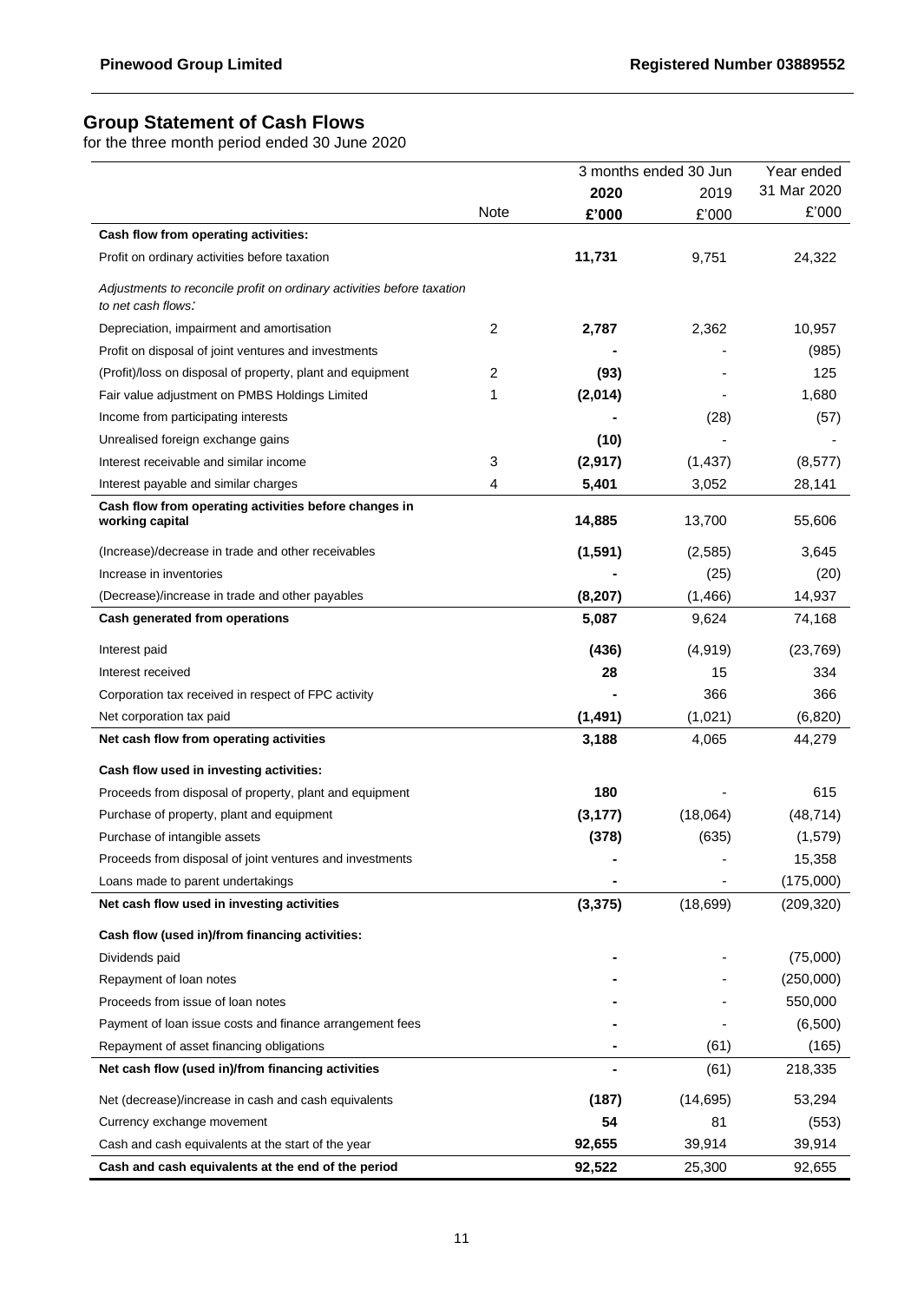## **Reconciliation of Movement in Net Debt**

for the three month period ended 30 June 2020

|                                                             | 3 months ended 30 Jun |            | Year ended  |
|-------------------------------------------------------------|-----------------------|------------|-------------|
|                                                             | 2020                  | 2019       | 31 Mar 2020 |
|                                                             | £'000                 | £'000      | £'000       |
| (Decrease)/increase in cash and cash equivalents            | (187)                 | (14, 695)  | 53,294      |
| Currency exchange movement                                  | 54                    | 81         | (553)       |
| Repayment of loan notes                                     |                       |            | 250,000     |
| Payment of interest on loan notes                           |                       | 4,688      | 16,842      |
| Loss on extinguishment of loan notes and facilities         |                       |            | (5,919)     |
| Proceeds from issue of loan notes                           |                       |            | (550,000)   |
| Payment of loan issue costs and finance arrangement fees    |                       |            | 6,500       |
| Loan issue costs accrued                                    |                       |            | 40          |
| Repayments of asset financing obligations                   |                       | 61         | 165         |
| Loan arrangement costs recognised within other receivables  |                       |            | (544)       |
| Interest expense on loan notes                              | (4,662)               | (2,590)    | (14, 728)   |
| Other non-cash movement                                     |                       |            | 6           |
| Movement in net debt                                        | (4,795)               | (12, 455)  | (244, 897)  |
| Net debt at the start of the year                           | (451,831)             | (206,934)  | (206,934)   |
| Net debt at the end of the period                           | (456,626)             | (219,389)  | (451, 831)  |
| Net debt at the end of the period excluding restricted cash | (456,695)             | (219, 828) | (451, 869)  |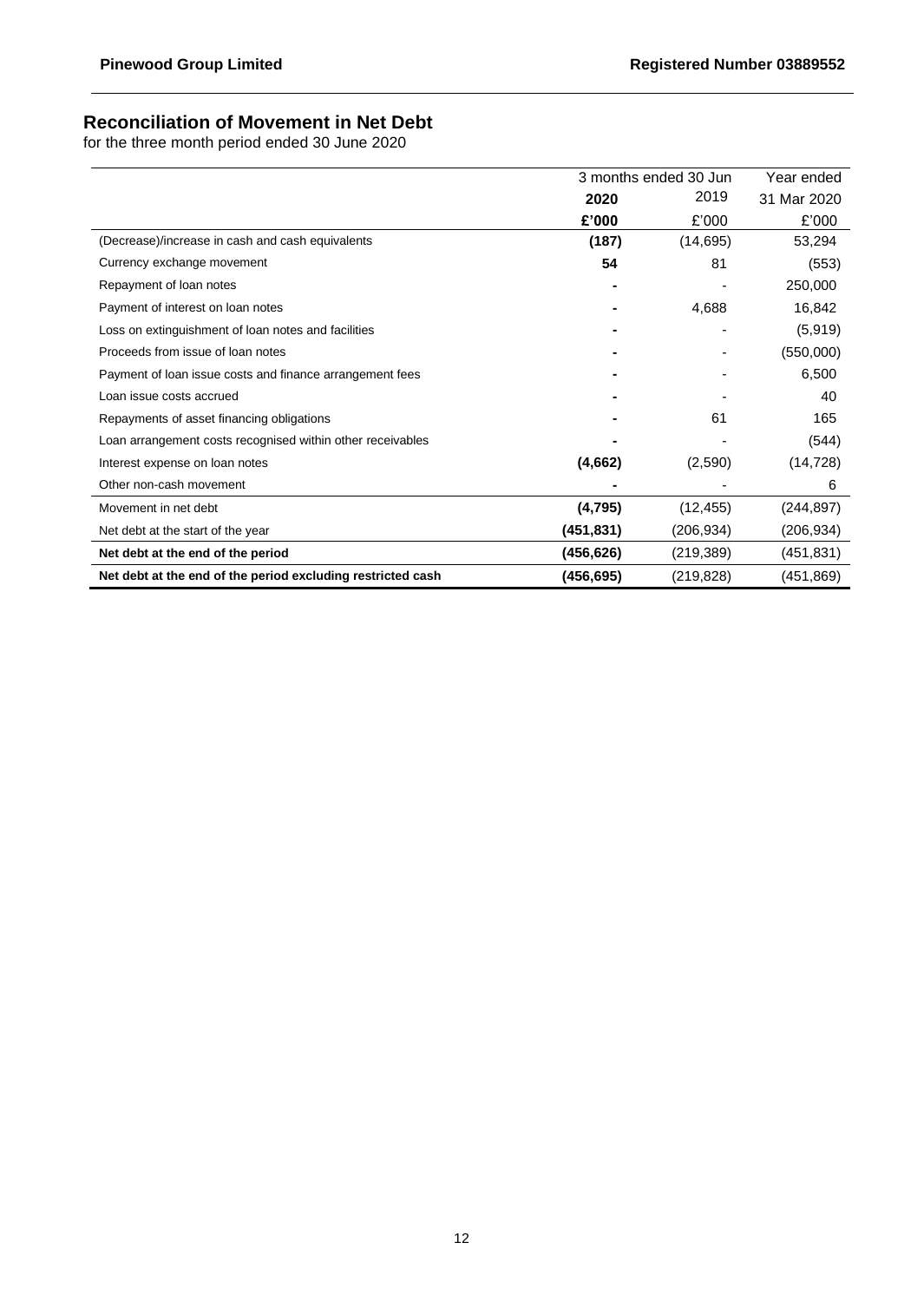## **Group Statement of Changes in Equity**

for the three month period ended 30 June 2020

|                                            | <b>Share</b><br>capital | <b>Share</b><br>premium  | <b>Translation</b><br>reserve | Other<br>reserves        | <b>Retained</b><br>earnings | <b>Total</b><br>equity |
|--------------------------------------------|-------------------------|--------------------------|-------------------------------|--------------------------|-----------------------------|------------------------|
|                                            | £'000                   | £'000                    | £'000                         | £'000                    | £'000                       | £'000                  |
| At 01 April 2020                           | 1                       |                          | 2,135                         | $\blacksquare$           | 112,900                     | 115,036                |
| Profit for the period                      |                         |                          |                               |                          | 9,268                       | 9,268                  |
| Currency exchange differences              |                         |                          | 84                            | ۰                        |                             | 84                     |
| Total comprehensive income for the period  |                         | Ξ.                       | 84                            | $\blacksquare$           | 9,268                       | 9,352                  |
| At 30 June 2020                            | 1                       |                          | 2,219                         | -                        | 122,168                     | 124,388                |
|                                            |                         |                          |                               |                          |                             |                        |
| At 01 April 2019                           | 5,741                   | 76,696                   | 1,595                         | 483                      | 86,598                      | 171,113                |
| Profit for the year                        |                         |                          |                               |                          | 18,383                      | 18,383                 |
| Currency exchange differences              |                         |                          | 540                           |                          |                             | 540                    |
| Total comprehensive income for the year    |                         |                          | 540                           | -                        | 18,383                      | 18,923                 |
| Equity dividends                           |                         |                          |                               |                          | (75,000)                    | (75,000)               |
| Reduction in share capital                 | (5,740)                 |                          |                               |                          | 5,740                       |                        |
| Cancellation of share premium account      |                         | (76, 696)                |                               |                          | 76,696                      |                        |
| Shares issued and allotted as bonus shares | 204,183                 |                          |                               | (483)                    | (203, 700)                  |                        |
| Cancellation of bonus shares               | (204, 183)              |                          |                               |                          | 204,183                     |                        |
| At 31 March 2020                           | 1                       |                          | 2,135                         | ٠                        | 112,900                     | 115,036                |
|                                            |                         |                          |                               |                          |                             |                        |
| At 01 April 2019                           | 5,741                   | 76,696                   | 1,595                         | 483                      | 86,598                      | 171,113                |
| Profit for the period                      |                         |                          |                               | ٠                        | 7,717                       | 7,717                  |
| Currency exchange differences              |                         |                          | 475                           | -                        |                             | 475                    |
| Total comprehensive income for the period  |                         | $\overline{\phantom{0}}$ | 475                           | $\overline{\phantom{0}}$ | 7,717                       | 8,192                  |
| At 30 June 2019                            | 5,741                   | 76,696                   | 2,070                         | 483                      | 94,315                      | 179,305                |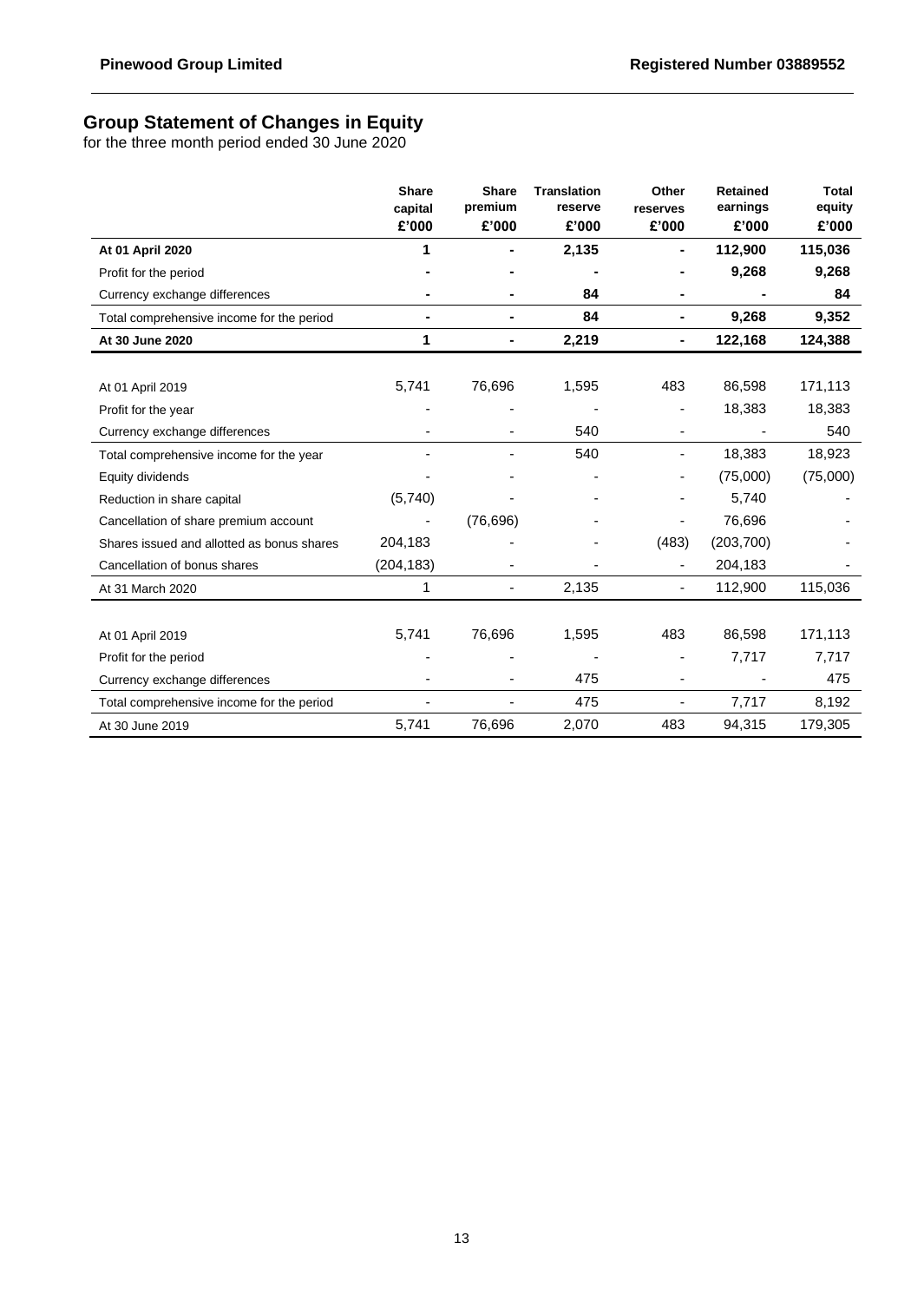for the three month period ended 30 June 2020

#### **1 Adjusted items**

The Group separately presents, as adjusted items, gains and losses on major disposals, certain remeasurements and other significant items. All of the adjusted items shown below are transactions that are either unusual in size or nature or have limited predictive value. Providing additional information on adjusted items and presenting them separately from the total statutory performance of the Group is considered helpful in order to provide a consistent presentation of the underlying operating performance of the Group.

|                                                                  | 3 months ended 30 Jun |       | Year ended  |
|------------------------------------------------------------------|-----------------------|-------|-------------|
|                                                                  | 2020                  | 2019  | 31 Mar 2020 |
| Income/(expense)                                                 | £'000                 | £'000 | £'000       |
| Administrative expenses:                                         |                       |       |             |
| Restructuring costs                                              |                       | (79)  | (426)       |
| Termination of agreement with Pinewood Iskandar Malaysia Studios |                       |       | 672         |
| Fair value adjustment on PMBS Holding Limited ("PMBS")           | 2,014                 |       | (1,680)     |
| Administrative expenses adjusted items                           | 2,014                 | (79)  | (1, 434)    |
| Other operating expenses:                                        |                       |       |             |
| Stamp duty land tax                                              |                       |       | (2,643)     |
| Profit on disposal of POP Global Ltd                             |                       |       | 2,801       |
| Impairment of property, plant and equipment                      |                       |       | (770)       |
| Other operating expenses adjusted items                          |                       |       | (612)       |
| Loss on disposal of participating interests adjusted items       |                       |       | (1, 816)    |
| Interest payable and similar charges:                            |                       |       |             |
| Settlement payment due on bond redemption                        |                       |       | (5,889)     |
| Loss on extinguishment of loan notes and facilities              |                       |       | (5,919)     |
| Interest payable and similar charges adjusted items              |                       |       | (11, 808)   |
| Tax credit on adjusted items                                     | (383)                 | 15    | 1,668       |
| Adjusted items per statement of comprehensive income             | 1,631                 | (64)  | (14,002)    |

#### **3 months to 30 June 2020**

#### *Administrative expenses*

In June 2020, the step-up associated with the Group's investment in PMBS completed for £nil consideration. The step-up resulted in the Group's equity interest in PMBS increasing from 15% to 25% and the issue by PMBS to the Group of additional loan notes with a face value of £2.0 million. The additional loan notes were initially recognised on the balance sheet at fair value, estimated to be the face value, resulting in a corresponding gain in the income statement of £2.0 million.

#### **Year to 31 March 2020**

#### *Administrative expenses*

In July 2019, the Group announced that its collaboration with Pinewood Iskandar Malaysia Studios ended by mutual agreement. The early termination of this agreement resulted in a receipt of £0.7 million, net of costs, which was credited to the Statement of Comprehensive Income in the year to 31 March 2020.

In 2015, the Group entered into an agreement to acquire a 15% equity interest in PMBS and its wholly owned subsidiary Pinewood MBS Lighting Limited, a company that was subsequently granted an arrangement to provide lighting services at the Group's UK facilities. The agreement included an option to step-up the Group's equity interest in PMBS to 25% after 5 years for £nil consideration. In December 2019, the option became exercisable and led to the reclassification of PMBS as an associate prospectively from that date and the reversal of £1.7 million previously recognised fair value gains down to the original cost of £nil.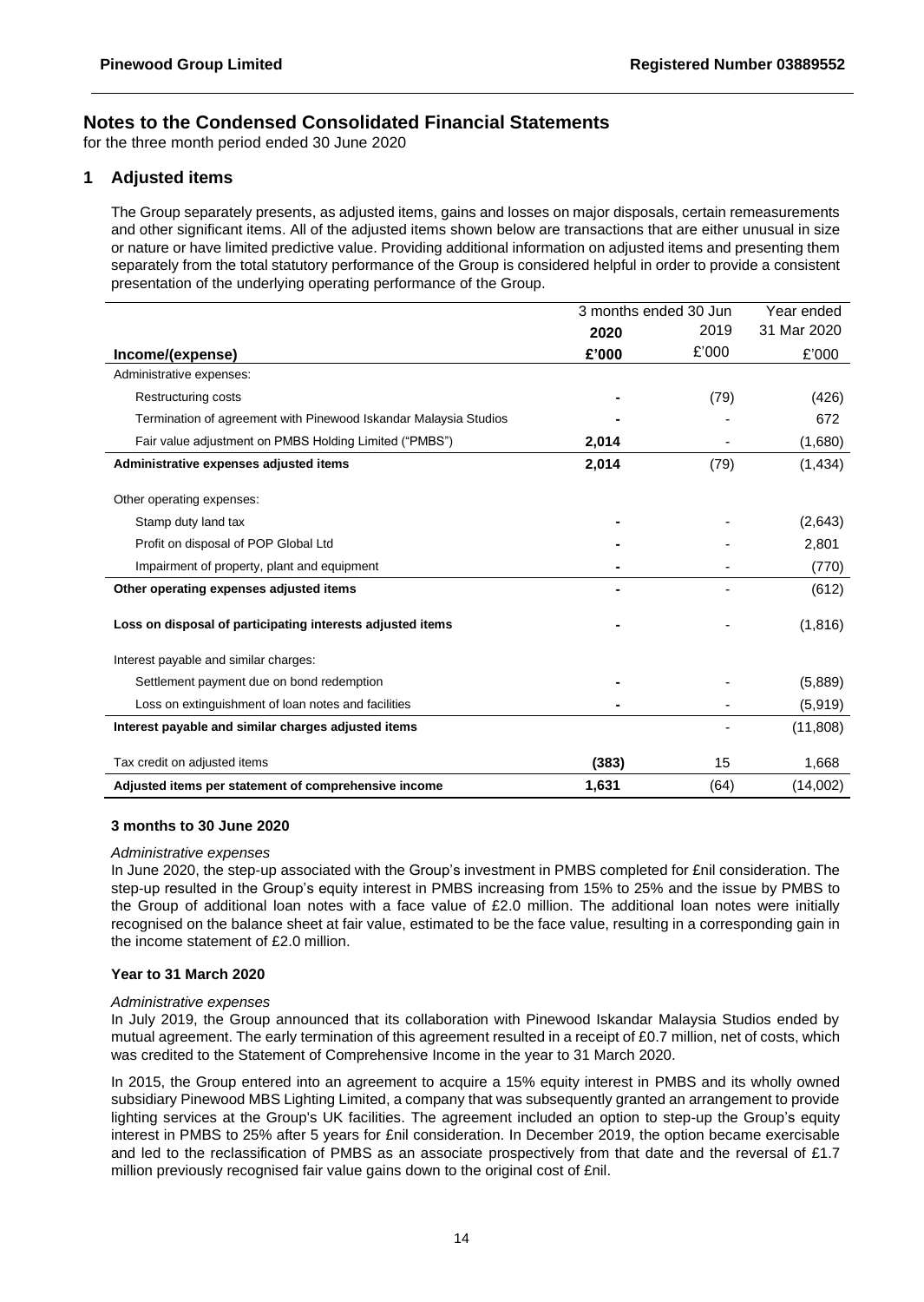for the three month period ended 30 June 2020

#### **1 Adjusted items (continued)**

#### *Other operating expenses*

In October 2019, a restructure was undertaken to optimise ownership of the Group's property portfolio across subsidiary undertakings. The exercise included a transaction subject to stamp duty land tax and an amount of £2.6 million land transfer tax was subsequently calculated and paid in the year. The restructure is expected to facilitate current and future commercial arrangements.

In February 2020, the Group received £2.8 million for the sale of its interest in POP Global Ltd. The investment was previously fully impaired and held at £nil cost.

During the year to 31 March 2020, the Group reviewed the Creative Services operations and closed the Picture Services and Creative Audio business lines. Property, plant and equipment associated with these business lines were assessed and impaired down to their realisable value, resulting in an impairment charge of £0.8 million.

#### *Loss on disposal of joint ventures*

In August 2019, the Group completed the sale of its equity investment in Pinewood Atlanta Studios to its joint venture partner for proceeds, net of costs, of £12.6 million, recording a loss on disposal of £1.8 million. The sale agreement contained earnout provisions linked to the financial performance of the studios for the year ended 31 December 2019. The sale proceeds include £0.6 million relating to earnout payments received following the disposal.

#### *Interest payable and similar charges*

In September 2019, the Group issued £550 million aggregate principal amount of 3.25% Senior Secured Notes due 2025 and agreed an extended revolving credit facility. Part of the proceeds from the issue was used to fully redeem the Group's previous £250 million 3.75% Senior Secured Notes due 2023. The early redemption of the previous loan notes included a "makewhole" payment of £5.9 million to the bondholders. In addition, the derecognition of the previous loan notes and facility fees held at amortised cost resulted in an extinguishment charge of £5.9 million. Both the makewhole payment and extinguishment charge have been presented as adjusted items within interest payable and similar charges.

#### **2 Operating profit**

|                                                            | 3 months ended 30 Jun | Year ended |             |
|------------------------------------------------------------|-----------------------|------------|-------------|
|                                                            | 2020                  | 2019       | 31 Mar 2020 |
| Operating profit is stated after charging/(crediting):     | £'000                 | £'000      | £'000       |
| Depreciation of property, plant and equipment              | 2,575                 | 2,222      | 9,624       |
| Impairment of property, plant and equipment                | $\blacksquare$        |            | 770         |
| (Profit)/loss on disposal of property, plant and equipment | (93)                  |            | 125         |
| Operating lease payments                                   | 337                   | 222        | 1,061       |
| Amortisation of intangible assets                          | 212                   | 140        | 563         |
| Net foreign exchange (gains)/losses                        | (18)                  |            | 3           |

Depreciation charges are included within cost of sales, amortisation of goodwill is included within administrative expenses, profit or loss on disposal and impairments are included within other operating income/expenses.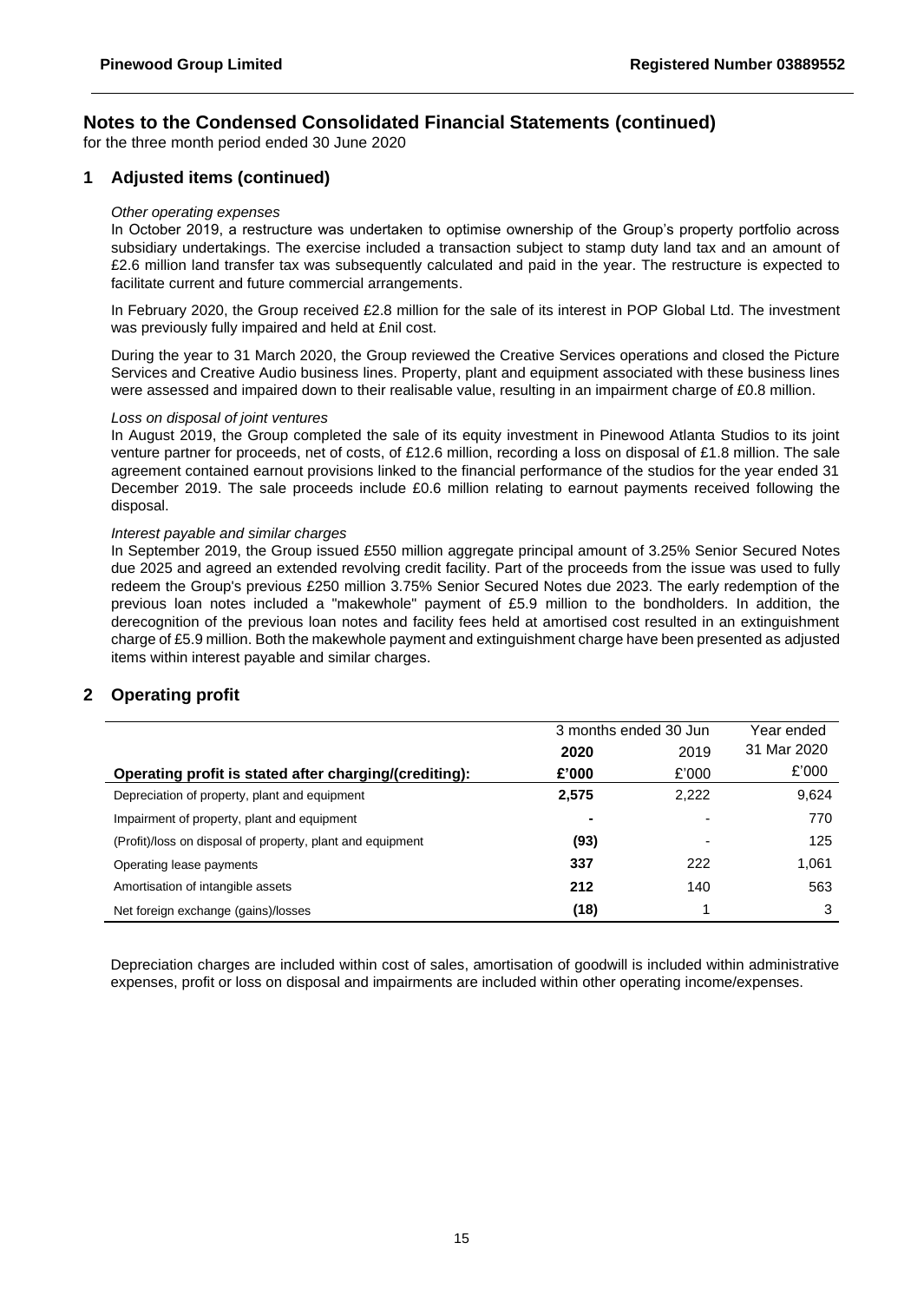for the three month period ended 30 June 2020

### **3 Interest receivable and similar income**

|                                                         |       | 3 months ended 30 Jun | Year ended  |
|---------------------------------------------------------|-------|-----------------------|-------------|
|                                                         | 2020  | 2019                  | 31 Mar 2020 |
|                                                         | £'000 | £'000                 | £'000       |
| On financial assets measured at amortised cost:         |       |                       |             |
| Interest receivable from joint ventures and associates  | 119   |                       | 46          |
| Interest receivable on loan due from parent undertaking | 2,770 | 1,371                 | 8,284       |
| Bank interest receivable                                | 28    |                       | 127         |
|                                                         | 2,917 | 1,378                 | 8,457       |
| On financial assets measured at fair value:             |       |                       |             |
| Loan interest receivable                                |       | 59                    | 120         |
|                                                         |       | 59                    | 120         |
|                                                         | 2,917 | 1.437                 | 8,577       |

## **4 Interest payable and similar charges**

|                                                          |       | 3 months ended 30 Jun | Year ended  |
|----------------------------------------------------------|-------|-----------------------|-------------|
|                                                          | 2020  | 2019                  | 31 Mar 2020 |
|                                                          | £'000 | £'000                 | £'000       |
| On financial instruments measured at amortised cost:     |       |                       |             |
| Bank loan and overdraft interest                         | 97    | 110                   | 325         |
| <b>Senior Secured Notes</b>                              | 4,662 | 2,590                 | 14,728      |
| Loss on extinguishment of loan notes and facilities      |       |                       | 11,808      |
|                                                          | 4,759 | 2,700                 | 26,861      |
| On financial instruments measured at fair value:         |       |                       |             |
| Interest rate swap payments                              | 189   | 142                   | 634         |
| Fair value movements of derivative financial instruments | 433   | 190                   | 538         |
|                                                          | 622   | 332                   | 1,172       |
| Not on financial instruments:                            |       |                       |             |
| Finance lease interest                                   |       | 12                    | 54          |
| Other interest                                           | 20    | 8                     | 54          |
|                                                          | 20    | 20                    | 108         |
|                                                          | 5,401 | 3,052                 | 28,141      |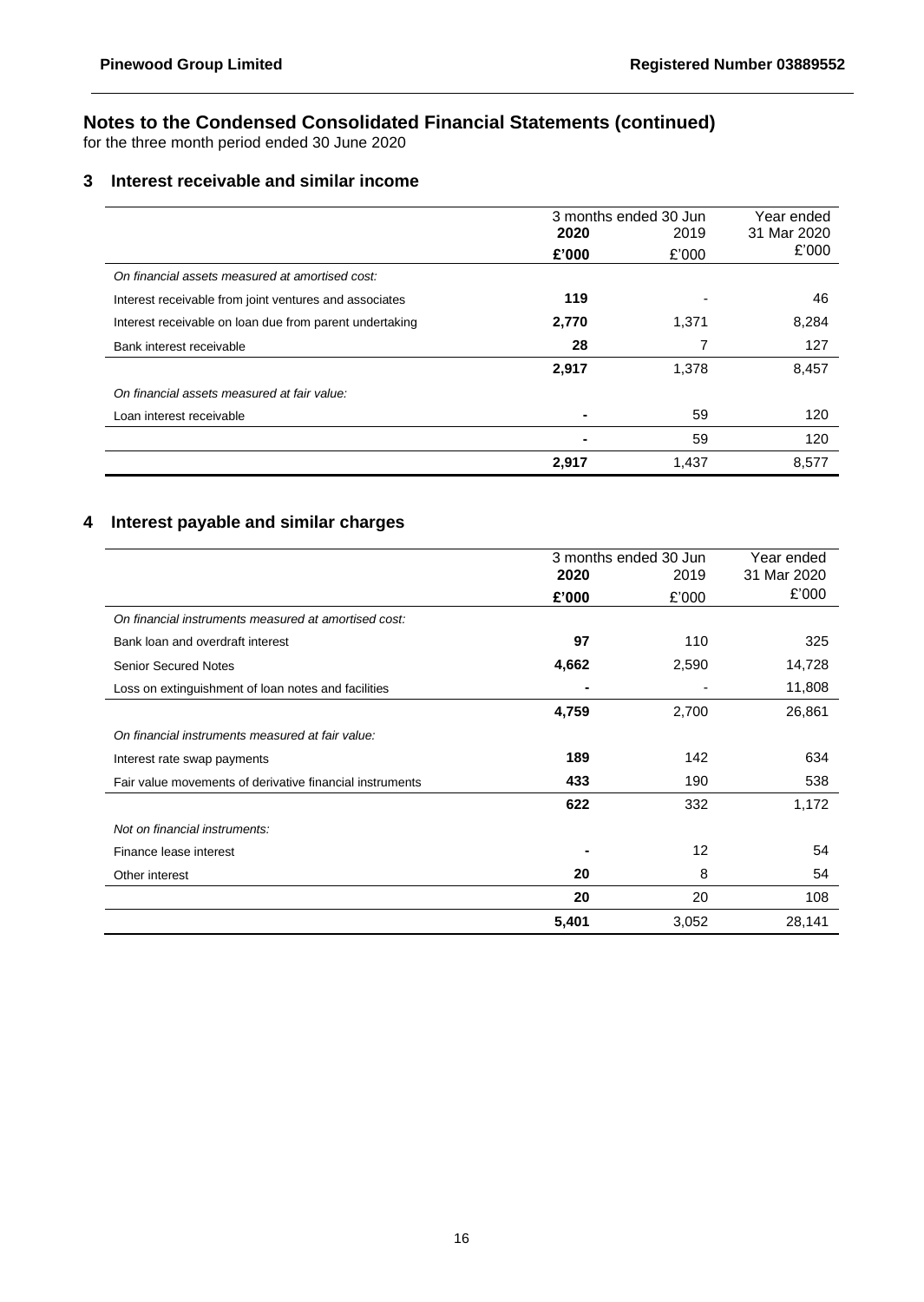for the three month period ended 30 June 2020

## **5 Tax on profit on ordinary activities**

|                                                                          |       | 3 months to 30 Jun | Year ended  |
|--------------------------------------------------------------------------|-------|--------------------|-------------|
|                                                                          | 2020  | 2019               | 31 Mar 2020 |
| (a) Analysis of charge for the period:                                   | £'000 | £'000              | £'000       |
| Current tax:                                                             |       |                    |             |
| UK corporation tax charge                                                | 1,922 | 1,809              | 3,919       |
| Amounts payable for group tax relief                                     | 404   | 255                | 1,617       |
| Foreign corporation tax                                                  | 74    | 11                 | 629         |
| Foreign tax suffered                                                     |       |                    | 73          |
| UK Film tax relief                                                       |       |                    | 3           |
| Double taxation credit                                                   |       |                    | (51)        |
| Amounts over provided in previous years                                  |       |                    | (583)       |
|                                                                          | 2,400 | 2,075              | 5,607       |
| Deferred tax:                                                            |       |                    |             |
| Relating to origination and reversal of temporary differences            | 63    | (41)               | 313         |
| Effect of change in deferred tax rates                                   |       |                    | 301         |
| Amounts over provided in previous years                                  |       |                    | (282)       |
|                                                                          | 63    | (41)               | 332         |
| Tax charge in the Group statement of comprehensive income                | 2,463 | 2,034              | 5,939       |
|                                                                          |       |                    |             |
| The tax charge in the Group statement of comprehensive income comprises: |       |                    |             |
| Tax on profit before adjusted items                                      | 2,080 | 2,049              | 8,469       |
| UK Film tax relief                                                       |       |                    | 3           |
| Amounts over provided in previous years                                  |       |                    | (865)       |
| Tax benefit of adjusted items                                            | 383   | (15)               | (1,668)     |
| Tax charge in the Group statement of comprehensive income                | 2,463 | 2,034              | 5,939       |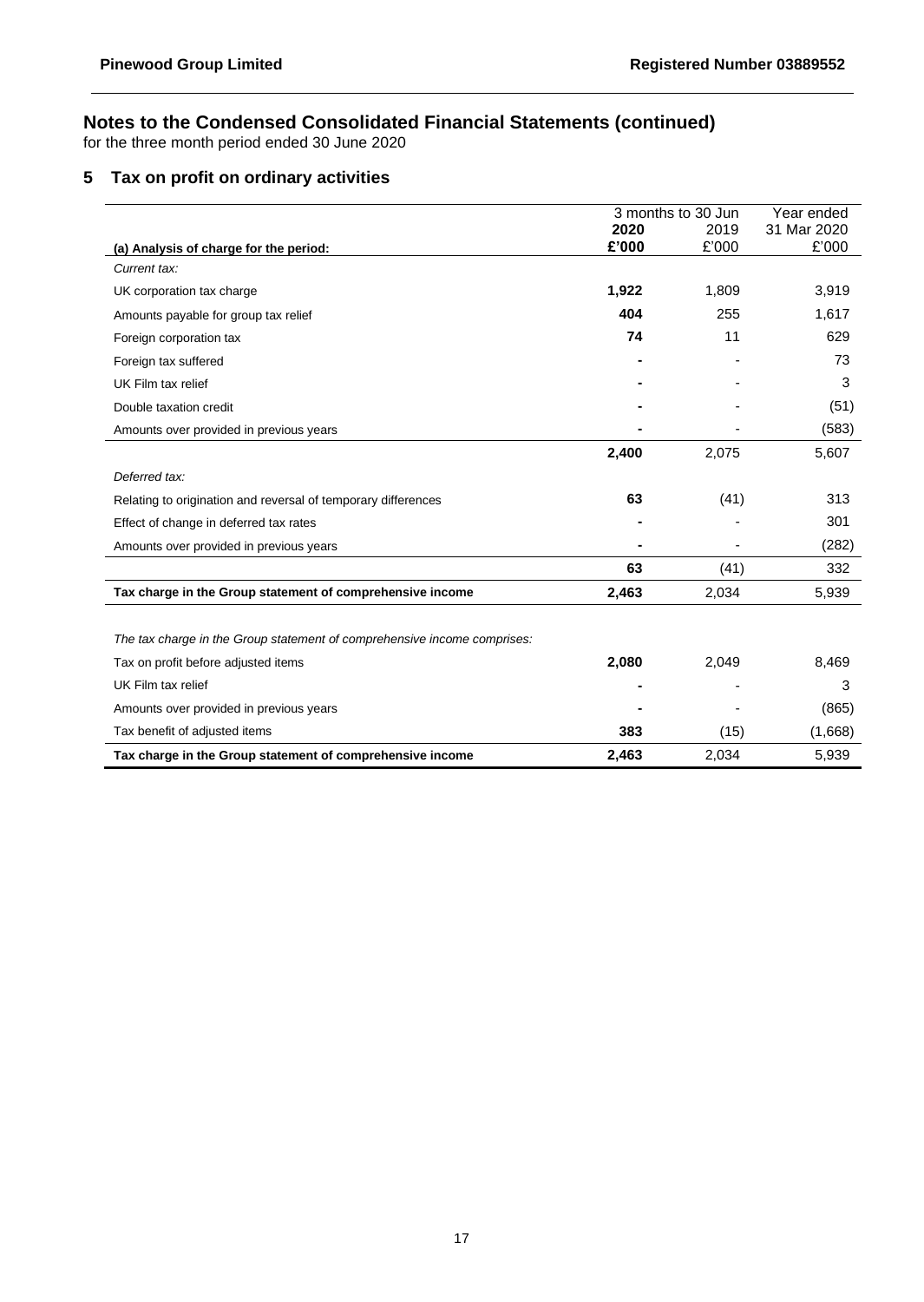for the three month period ended 30 June 2020

## **5 Tax on profit on ordinary activities (continued)**

|                                                                                                      | 3 months to 30 Jun |       | Year ended  |
|------------------------------------------------------------------------------------------------------|--------------------|-------|-------------|
|                                                                                                      | 2020               | 2019  | 31 Mar 2020 |
| (b) Factors affecting current taxation for the period:                                               | £'000              | £'000 | £'000       |
| Profit on ordinary activities before tax                                                             | 11,731             | 9,751 | 24,322      |
| Profit on ordinary activities multiplied by the standard rate of corporation tax<br>in the UK of 19% | 2,229              | 1,853 | 4,621       |
| Adjustments in respect of:                                                                           |                    |       |             |
| UK Film tax relief                                                                                   |                    |       | 3           |
| Corporation tax overprovided in previous years                                                       |                    |       | (583)       |
| Deferred tax overprovided in previous years                                                          |                    |       | (282)       |
| Non-allowable depreciation on buildings                                                              | 234                | 169   | 826         |
| Gain on disposal of joint venture                                                                    |                    |       | 922         |
| Other non-allowable expenses                                                                         | (17)               | 5     | 278         |
| Unrelieved tax losses                                                                                |                    |       | 9           |
| Double taxation relief                                                                               |                    |       | (51)        |
| Overseas tax at different rates                                                                      | 17                 | 2     | (68)        |
| Group tax relief                                                                                     | (404)              | (255) | (1,617)     |
| Amounts payable for group tax relief                                                                 | 404                | 255   | 1,617       |
| Land remediation relief                                                                              |                    |       | (39)        |
| Deferred tax - effect of taxation rate change                                                        |                    | 5     | 303         |
|                                                                                                      | 2,463              | 2,034 | 5,939       |

|                                          |       | 3 months to 30 Jun | Year ended  |  |
|------------------------------------------|-------|--------------------|-------------|--|
|                                          | 2020  | 2019               | 31 Mar 2020 |  |
| (c) Deferred tax                         | £'000 | £'000              | £'000       |  |
| Deferred tax relates to the following    |       |                    |             |  |
| Group comprehensive statement of income: |       |                    |             |  |
| Accelerated capital allowances           | 63    | (41)               | (658)       |  |
| Short term temporary differences         | -     | ٠                  | 951         |  |
| Fair value adjustments                   | -     |                    | 39          |  |
|                                          | 63    | (41)               | 332         |  |

| Group statement of financial position                | At 1 Apr<br>2020<br>£'000 | <b>Charged to</b><br>profit or loss<br>£'000 | <b>Currency</b><br>exchange<br>£'000 | At 30 Jun<br>2020<br>£'000 |
|------------------------------------------------------|---------------------------|----------------------------------------------|--------------------------------------|----------------------------|
| Accelerated capital allowances                       | 3,115                     | 63                                           |                                      | 3,185                      |
| Short term temporary differences                     | 98                        |                                              |                                      | 98                         |
| Tax losses                                           | $\overline{\phantom{0}}$  | -                                            |                                      | $\blacksquare$             |
| Fair value adjustment in respect of SSPP acquisition | 374                       | $\blacksquare$                               |                                      | 374                        |
| Net deferred tax liability                           | 3,587                     | 63                                           |                                      | 3,657                      |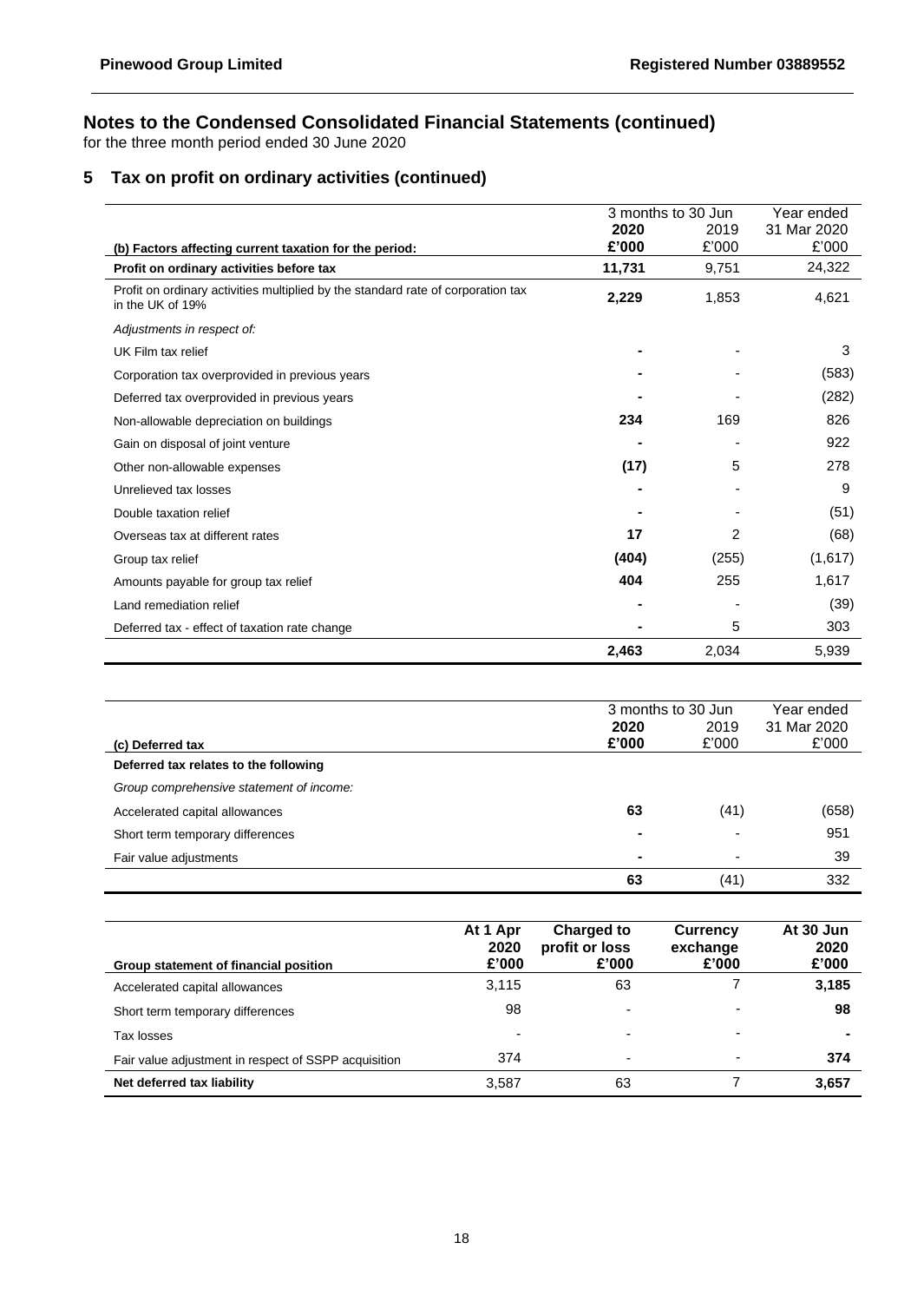for the three month period ended 30 June 2020

## **6 Interests in associates and joint ventures**

|                                                   | 30 Jun 2020<br>£'000 | 30 Jun 2019<br>£'000 | 31 Mar 2020<br>£'000     |
|---------------------------------------------------|----------------------|----------------------|--------------------------|
| Associates                                        |                      |                      |                          |
| Equity investment                                 | $\blacksquare$       | ۰                    |                          |
| Loan notes                                        | 4,453                |                      | 2,320                    |
|                                                   | 4,453                |                      | 2,320                    |
| Joint ventures                                    |                      |                      |                          |
| Equity investment                                 | $\blacksquare$       | 13,697               |                          |
| Loan notes                                        | $\blacksquare$       |                      | $\overline{\phantom{0}}$ |
|                                                   |                      | 13,697               |                          |
| Total investment in associates and joint ventures | 4,453                | 13,697               | 2,320                    |

At 30 June 2020, the Group had interests in the following associates

| Company name                | <b>Principal activity</b> | Country of incorporation | % equity interest |
|-----------------------------|---------------------------|--------------------------|-------------------|
| <b>PMBS Holding Limited</b> | Holding company           | United Kingdom           | 25%               |

### **7 Intangible assets**

|                            | <b>Software</b><br>£'000 | Goodwill<br>£'000 | <b>Total</b><br>£'000 |
|----------------------------|--------------------------|-------------------|-----------------------|
| Cost                       |                          |                   |                       |
| At 31 March 2019           | 1,258                    | 5,604             | 6,862                 |
| <b>Additions</b>           | 635                      |                   | 635                   |
| At 30 June 2019            | 1,893                    | 5,604             | 7,497                 |
| <b>Additions</b>           | 944                      |                   | 944                   |
| At 30 March 2020           | 2,837                    | 5,604             | 8,441                 |
| <b>Additions</b>           | 378                      |                   | 378                   |
| At 30 June 2020            | 3,215                    | 5,604             | 8,819                 |
| <b>Amortisation</b>        |                          |                   |                       |
| At 31 March 2019           |                          | 2,240             | 2,240                 |
| Provided during the period |                          | 140               | 140                   |
| At 30 June 2019            |                          | 2,380             | 2,380                 |
| Provided during the period | $\overline{\phantom{a}}$ | 423               | 423                   |
| At 30 March 2020           |                          | 2,803             | 2,803                 |
| Provided during the period | 72                       | 140               | 212                   |
| At 30 June 2020            | 72                       | 2,943             | 3,015                 |
| Net book value             |                          |                   |                       |
| At 30 June 2020            | 3,143                    | 2,661             | 5,804                 |
| At 31 March 2020           | 2,837                    | 2,801             | 5,638                 |
| At 30 June 2019            | 1,893                    | 3,224             | 5,117                 |
| At 31 March 2019           | 1,258                    | 3,364             | 4,622                 |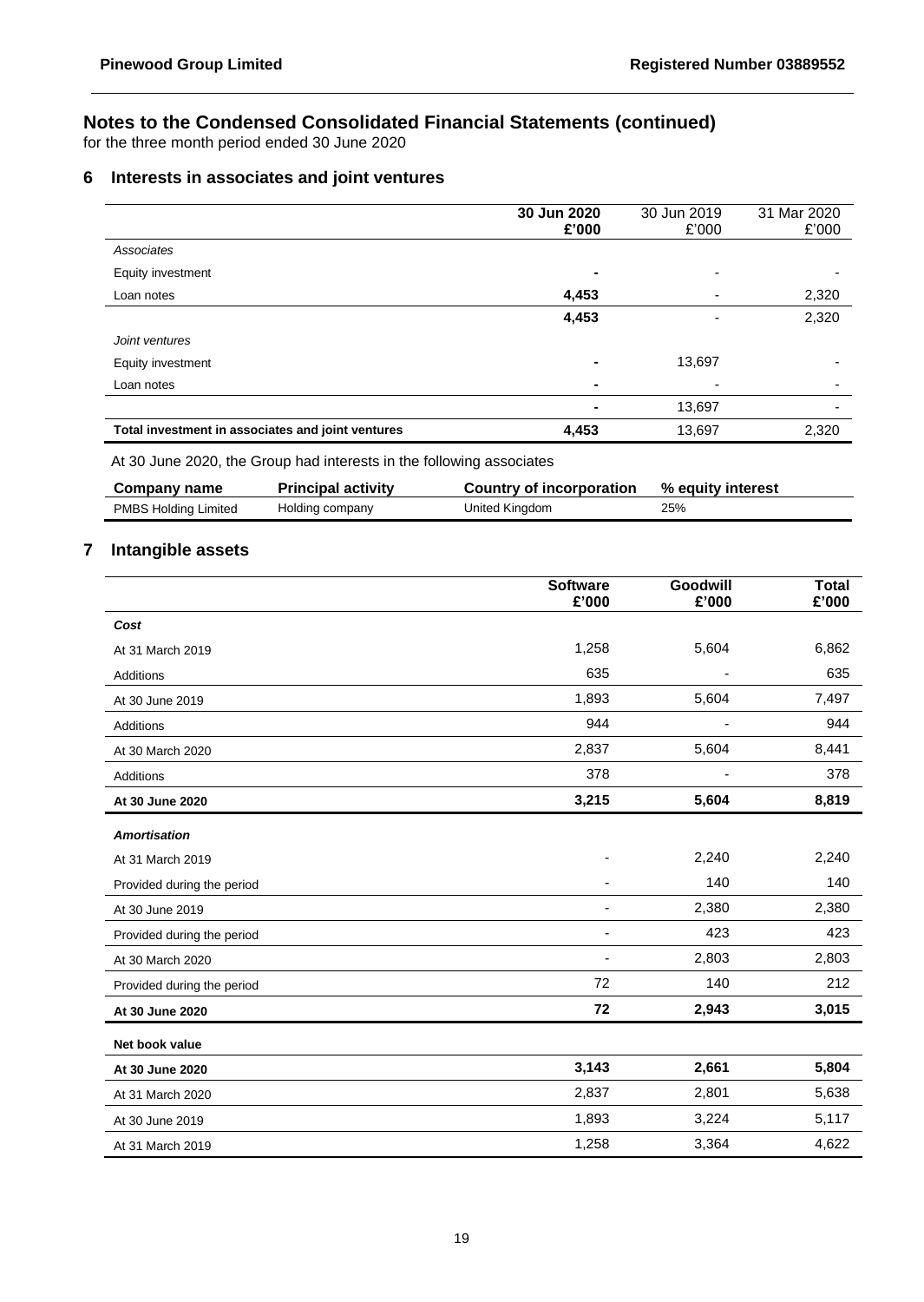for the three month period ended 30 June 2020

#### **8 Property, plant and equipment**

|                            | <b>Freehold land</b><br>and buildings | Fixtures,<br>fittings and<br>equipment | <b>Assets under</b><br>construction | <b>Total</b> |
|----------------------------|---------------------------------------|----------------------------------------|-------------------------------------|--------------|
|                            | £'000                                 | £'000                                  | £'000                               | £'000        |
| Cost                       |                                       |                                        |                                     |              |
| At 31 March 2019           | 272,978                               | 46,621                                 | 31,235                              | 350,834      |
| Additions                  | 691                                   | 720                                    | 18,097                              | 19,508       |
| Disposals                  |                                       | (19)                                   |                                     | (19)         |
| At 30 June 2019            | 273,669                               | 47,322                                 | 49,332                              | 370,323      |
| Additions                  | 13,125                                | 2,185                                  | 13,356                              | 28,666       |
| Reclassification           | 58,412                                | 803                                    | (59, 215)                           |              |
| <b>Disposals</b>           | (572)                                 | (13, 191)                              |                                     | (13, 763)    |
| Exchange movements         |                                       | 9                                      |                                     | 9            |
| At 31 March 2020           | 344,634                               | 37,128                                 | 3,473                               | 385,235      |
| Additions                  | 811                                   | 556                                    | 1,802                               | 3,169        |
| Reclassification           | 1                                     |                                        | (1)                                 |              |
| Disposals                  | (344)                                 | (84)                                   |                                     | (428)        |
| Exchange movements         |                                       | 1                                      |                                     | 1            |
| At 30 June 2020            | 345,102                               | 37,601                                 | 5,274                               | 387,977      |
|                            |                                       |                                        |                                     |              |
| <b>Depreciation</b>        |                                       |                                        |                                     |              |
| At 31 March 2019           | 50,500                                | 33,458                                 |                                     | 83,958       |
| Provided during the period | 1,540                                 | 682                                    |                                     | 2,222        |
| Disposals                  |                                       | (19)                                   |                                     | (19)         |
| At 30 June 2019            | 52,040                                | 34,121                                 | $\overline{\phantom{0}}$            | 86,161       |
| Provided during the period | 5,251                                 | 2,151                                  |                                     | 7,402        |
| Impairments                | 66                                    | 704                                    |                                     | 770          |
| <b>Disposals</b>           | (140)                                 | (12, 883)                              |                                     | (13,023)     |
| Exchange movements         |                                       | 3                                      |                                     | 3            |
| At 31 March 2020           | 57,217                                | 24,096                                 | $\qquad \qquad \blacksquare$        | 81,313       |
| Provided during the period | 1,879                                 | 696                                    |                                     | 2,575        |
| <b>Disposals</b>           | (258)                                 | (83)                                   |                                     | (341)        |
| At 30 June 2020            | 58,838                                | 24,709                                 | $\blacksquare$                      | 83,547       |
|                            |                                       |                                        |                                     |              |
| Net book value             |                                       |                                        |                                     |              |
| At 30 June 2020            | 286,264                               | 12,892                                 | 5,274                               | 304,430      |
| At 31 March 2020           | 287,417                               | 13,032                                 | 3,473                               | 303,922      |
| At 30 June 2019            | 221,629                               | 13,201                                 | 49,332                              | 284,162      |
| At 31 March 2019           | 222,478                               | 13,163                                 | 31,235                              | 266,876      |

As at 30 June 2020, assets under construction mainly comprises costs associated with the redevelopment of certain lettable space at Pinewood West. Assets under construction are not depreciated until the development is available for use.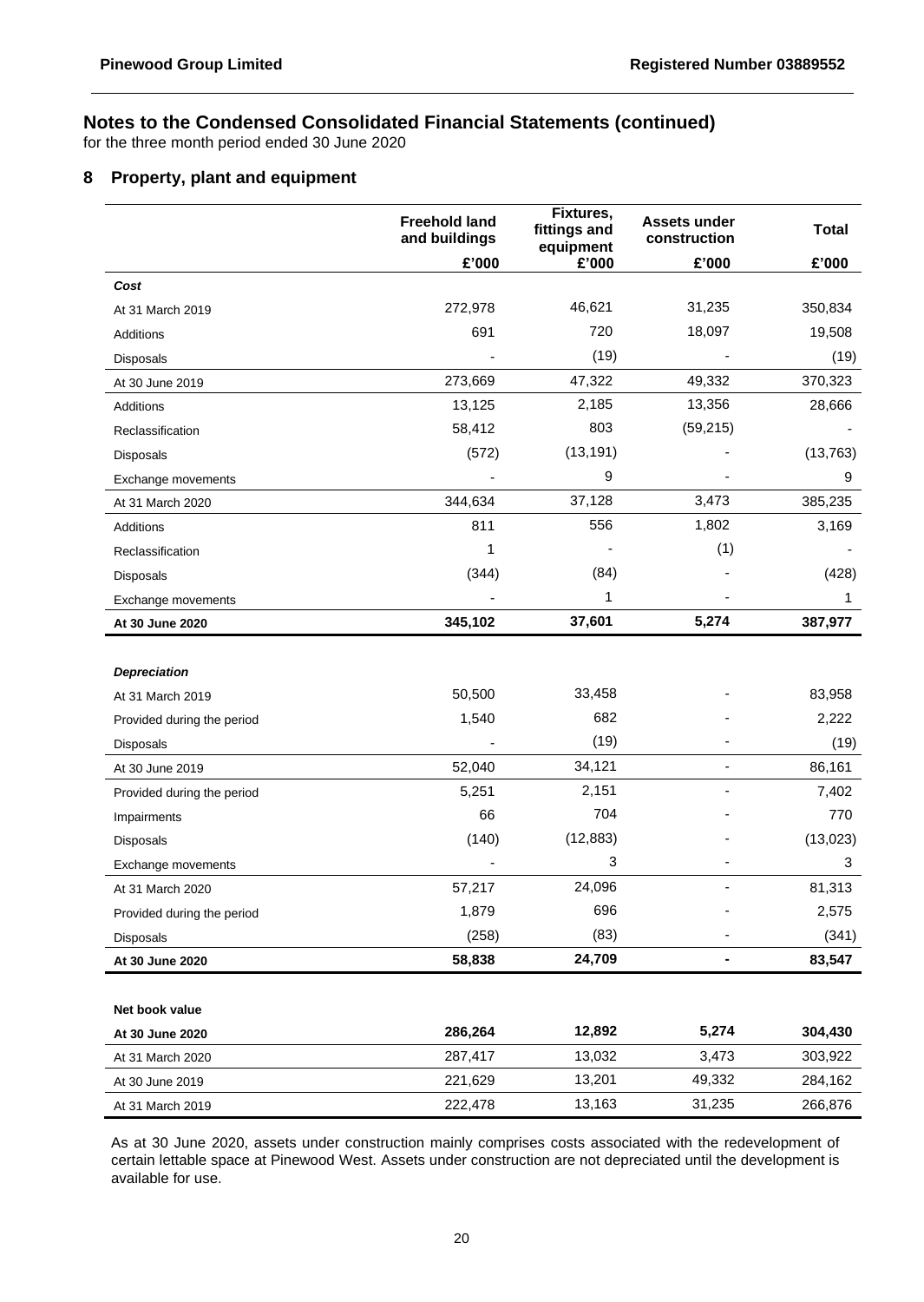for the three month period ended 30 June 2020

#### **9 Trade and other receivables**

|                                               | 30 Jun 2020<br>£'000 | 30 Jun 2019<br>£'000 | 31 Mar 2020<br>£'000 |
|-----------------------------------------------|----------------------|----------------------|----------------------|
| Amount falling due within one year:           |                      |                      |                      |
| Trade receivables                             | 4,520                | 8,969                | 3,554                |
| Trade receivables - Film production companies |                      | 34                   |                      |
| Prepayments and other receivables             | 5,677                | 5,041                | 4,763                |
| Corporation tax receivable                    | 454                  |                      | 952                  |
| Loan notes receivable                         |                      | 2,395                |                      |
|                                               | 10,651               | 16.439               | 9,269                |
| Amount falling due after more than one year:  |                      |                      |                      |
| Loans due from parent undertakings            | 320,422              | 135,734              | 317,653              |
|                                               | 320,422              | 135,734              | 317,653              |
|                                               | 331,073              | 152,173              | 326,922              |

From 31 December 2019, the loan notes receivable have been reclassified and included within interests in associates and joint ventures (Note 6).

Following management's review of assets for impairment, trade receivables above are stated net of a provision of £0.6 million (2019: £0.2 million) against bad debts. In the period ended 30 June 2020 a credit of £0.1 million (2019: £0.4 million) was recognised in the Group statement of comprehensive income and is included within administrative expenses.

In September 2019, the Company used part of the proceeds from the issue of 3.25% Senior Secured Notes to advance an additional £175.0 million to its parent undertaking under a new loan agreement. Loans due from parent undertakings are due for repayment in September 2025 (2019: December 2023) and carry interest charged at 3.55% (2019: 4.05%).

#### **10 Share capital**

|                                                                                             | 30 Jun 2020 | 30 Jun 2019 | 31 Mar 2020 |
|---------------------------------------------------------------------------------------------|-------------|-------------|-------------|
|                                                                                             | £'000       | £'000       | £'000       |
| 57,409,926 Ordinary shares of 0.001p each<br>(2019: 57,409,926 Ordinary shares of 10p each) |             | 5.741       |             |

The Ordinary shares, which carry no right to fixed income, each carry the right to one vote at general meetings of the Company.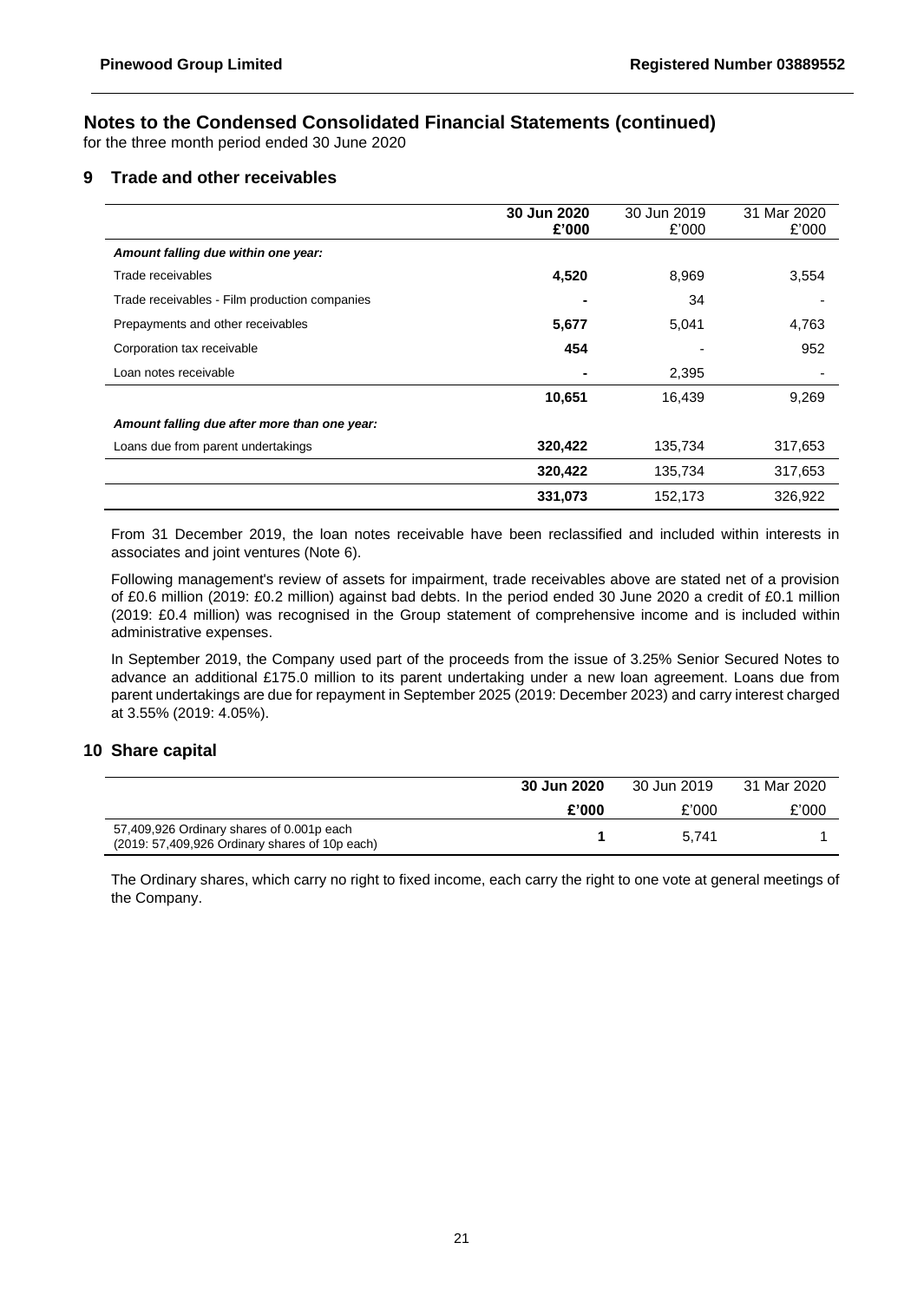for the three month period ended 30 June 2020

#### **11 Reserves**

#### *Share premium and other reserves*

Share premium of £76.7m comprised consideration received for shares issued above their nominal value net of transaction costs. Other reserves comprised a Capital redemption reserve of £0.1 million and a Merger reserve of £0.3 million. The share premium and other reserves were utilised in full through the issue of bonus shares in September 2019.

#### *Translation reserve*

Cumulative foreign currency impact of the translation of operations with a functional currency other than sterling in line with the Group's foreign currency translation accounting policy.

#### *Retained earnings*

Cumulative profit and loss net of distributions to owners.

#### **12 Interest bearing loans and borrowings**

|                                      | <b>Maturity</b> | 30 Jun 2020 | 30 Jun 2019 | 31 Mar 2020 |
|--------------------------------------|-----------------|-------------|-------------|-------------|
|                                      |                 | £'000       | £'000       | £'000       |
| <b>Current borrowings:</b>           |                 |             |             |             |
| Asset financing                      |                 |             | 110         |             |
|                                      |                 |             | 110         |             |
| <b>Non-current borrowings:</b>       |                 |             |             |             |
| Revolving credit facility            | March 2025      |             |             |             |
| 3.75% Senior Secured Notes           | December 2023   |             | 245,847     |             |
| 3.25% Senior Secured Notes           | September 2025  | 549,148     |             | 544,486     |
| Non-current drawn loan facilities    |                 | 549,148     | 245,847     | 544,486     |
| Secured bank loan arrangement costs  |                 |             | (1,268)     |             |
|                                      |                 | 549,148     | 244,579     | 544,486     |
| <b>Total current and non-current</b> |                 | 549,148     | 244,689     | 544,486     |

The effective interest rates of the above borrowings are: Revolving credit facility - LIBOR plus variable margin; 3.75% Senior Secured Notes - 4.28%; and 3.25% Senior Secured Notes - 3.48%.

Directly attributable costs of £6.0 million were recognised at the inception of the £550.0 million 3.25% Senior Secured Notes and are being amortised as part of the effective interest rate method in accordance with the Group's accounting policy. In addition, costs incurred of £0.5 million associated with the arrangement of the revolving credit facility are presented within trade and other receivables and are being amortised on a straightline basis. Previously, bank loan arrangement costs were presented within loans and borrowings.

These facilities are secured on certain of the principal assets of the Group.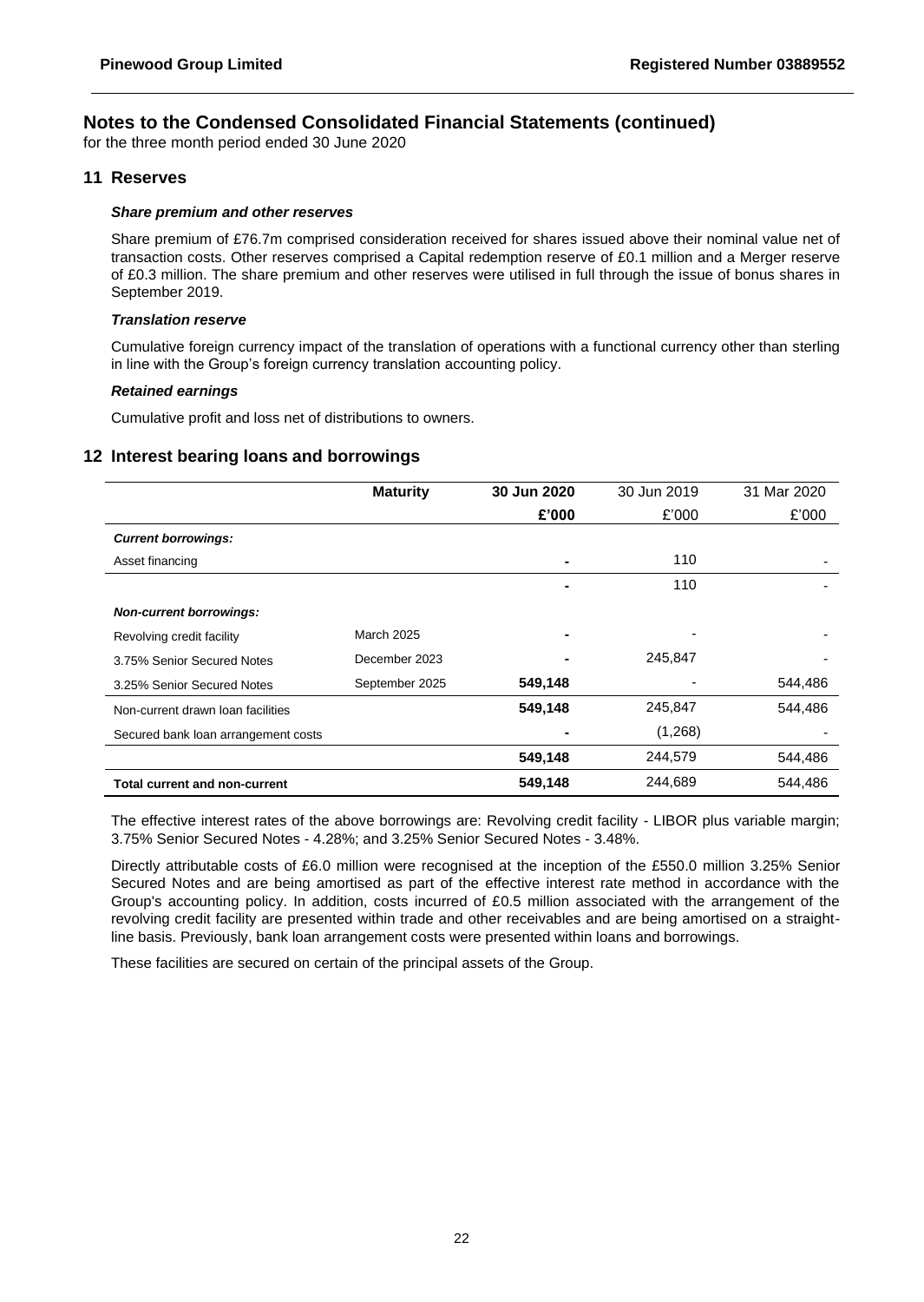for the three month period ended 30 June 2020

## **12 Interest bearing loans and borrowings (continued)**

The available and undrawn committed facilities are as follows.

|                                     | Within 1 year | $2 - 5$ years | 5+ years  | <b>Total</b> |
|-------------------------------------|---------------|---------------|-----------|--------------|
| At 30 June 2020                     | £'000         | £'000         | £'000     | £'000        |
| <b>Facilities:</b>                  |               |               |           |              |
| Revolving credit facility           |               | 50,000        |           | 50,000       |
| Loan notes                          |               | ٠             | 550,000   | 550,000      |
| <b>Total facilities</b>             |               | 50,000        | 550,000   | 600,000      |
|                                     |               |               |           |              |
| Drawn Ioans:                        |               |               |           |              |
| Revolving credit facility           |               | ٠             | -         |              |
| Loan notes                          |               | ٠             | (550,000) | (550,000)    |
| <b>Total drawn loans</b>            |               |               | (550,000) | (550,000)    |
|                                     |               |               |           |              |
| <b>Undrawn facilities:</b>          |               |               |           |              |
| Revolving credit facility           |               | 50,000        |           | 50,000       |
| Loan notes                          |               |               |           |              |
| <b>Undrawn committed facilities</b> |               | 50,000        |           | 50,000       |

| At 30 June 2019                     | Within 1 year<br>£'000 | $2 - 5$ years<br>£'000 | 5+ years<br>£'000 | <b>Total</b><br>£'000 |
|-------------------------------------|------------------------|------------------------|-------------------|-----------------------|
| <b>Facilities:</b>                  |                        |                        |                   |                       |
| Revolving credit facility           |                        | 50,000                 |                   | 50,000                |
| Asset financing facility            | 110                    |                        |                   | 110                   |
| Loan notes                          |                        | 250,000                |                   | 250,000               |
| <b>Total facilities</b>             | 110                    | 300,000                |                   | 300,110               |
|                                     |                        |                        |                   |                       |
| Drawn Ioans:                        |                        |                        |                   |                       |
| Revolving credit facility           |                        |                        |                   |                       |
| Asset financing facility            | (110)                  |                        |                   | (110)                 |
| Loan notes                          |                        | (250,000)              |                   | (250,000)             |
| <b>Total drawn loans</b>            | (110)                  | (250,000)              |                   | (250, 110)            |
|                                     |                        |                        |                   |                       |
| <b>Undrawn facilities:</b>          |                        |                        |                   |                       |
| Revolving credit facility           |                        | 50,000                 |                   | 50,000                |
| Asset financing facility            |                        |                        |                   |                       |
| Loan notes                          |                        |                        |                   |                       |
| <b>Undrawn committed facilities</b> |                        | 50,000                 |                   | 50,000                |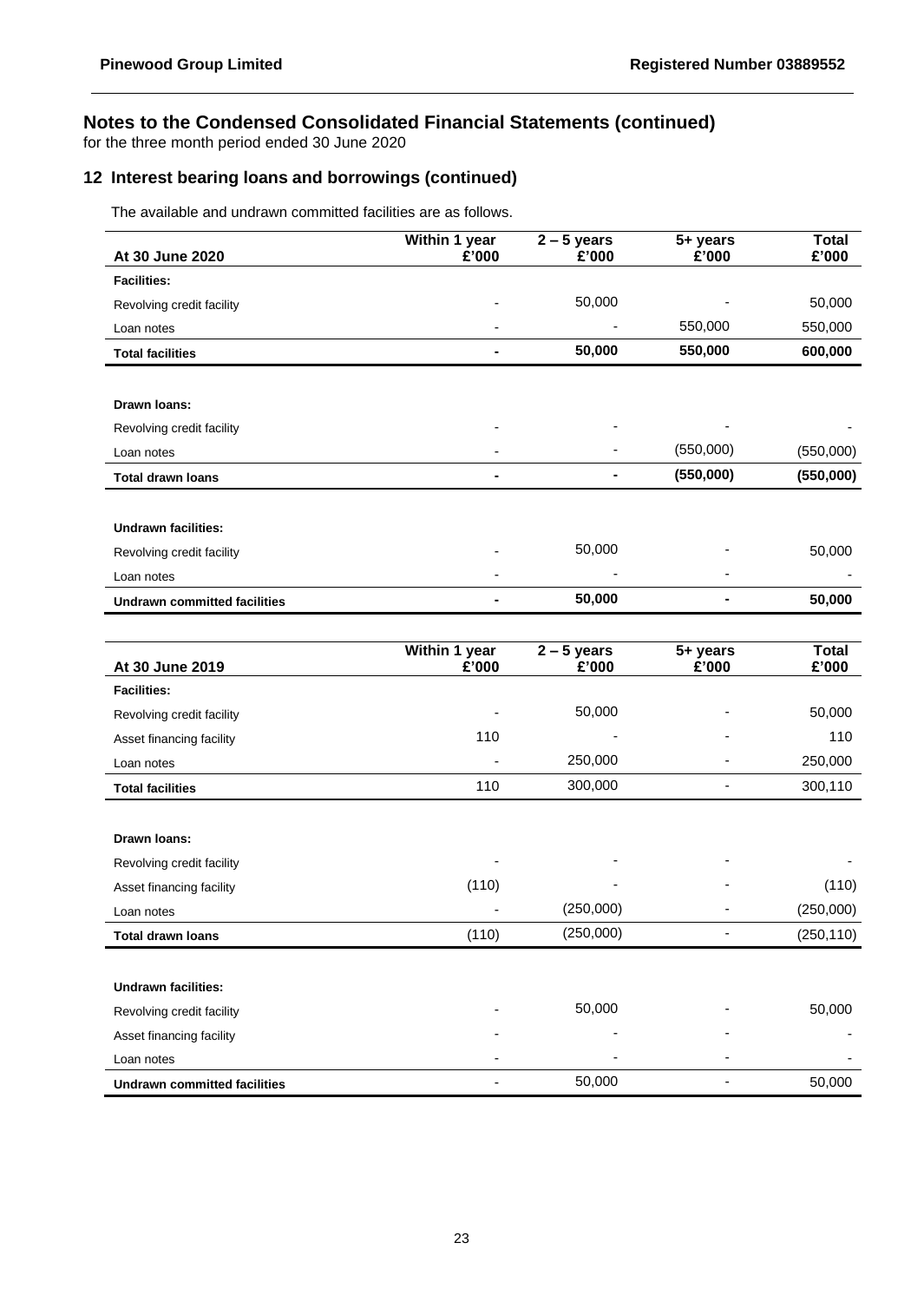for the three month period ended 30 June 2020

#### **13 Derivative financial instruments**

The Group's interest rate swaps are recognised as derivative financial instruments.

|                                                         | 30 Jun 2020 | 30 Jun 2019 | 31 Mar 2020 |
|---------------------------------------------------------|-------------|-------------|-------------|
|                                                         | £'000       | £'000       | £'000       |
| Financial liabilities carried at fair value:            |             |             |             |
| Non-current derivative financial instrument liabilities | 3.176       | 2,396       | 2,743       |
|                                                         | 3,176       | 2,396       | 2,743       |

#### *Interest rate swaps*

To minimise the volatility in cash flows from a change in LIBOR, the Group held interest rate swaps designated as hedges against undrawn debt obligations. The main terms of the Group's interest rate swaps, including the notional amounts, are detailed below.

| <b>Effective interest rate %</b> | <b>Maturity</b> | 30 Jun 2020    | 30 Jun 2019              | 31 Mar 2020 |
|----------------------------------|-----------------|----------------|--------------------------|-------------|
|                                  |                 | £'000          | £'000                    | £'000       |
| 2.00% + variable margin          | April 2025      | 25,000         | 25,000                   | 25,000      |
| 2.08% + variable margin          | April 2022      | $\blacksquare$ | 25,000                   | -           |
| 2.16% + variable margin          | April 2022      | 25,000         | $\overline{\phantom{0}}$ | 25,000      |
|                                  |                 | 50,000         | 50,000                   | 50,000      |

Fair value movements on interest rate swaps are recognised in the statement of comprehensive income within interest payable and similar charges. Cash settlements on the swap are charged to the statement of comprehensive income. The swaps settle in cash on a quarterly basis.

#### **14 Trade and other payables**

|                                             | 30 Jun 2020 | 30 Jun 2019 | 31 Mar 2020 |
|---------------------------------------------|-------------|-------------|-------------|
|                                             | £'000       | £'000       | £'000       |
| Trade payables                              | 5,543       | 1,646       | 8,224       |
| Trade payables - Film production companies  | 73          | 481         | 83          |
| Corporation tax payable                     |             | 3,011       |             |
| Value added tax                             | 3,060       |             | 1,009       |
| Other payables                              | 904         | 939         | 766         |
| Accruals                                    | 4,863       | 5,196       | 4,852       |
| Amounts due to parent company               | 6,089       | 4,078       | 5,685       |
| Capital expenditure related payables        | 9,204       | 11,365      | 9,212       |
| Deferred royalty                            | 623         | 670         | 630         |
| Deferred income                             | 27,573      | 25,169      | 35,163      |
| Deferred income - Film production companies | 37          | 37          | 37          |
|                                             | 57,969      | 52,592      | 65,661      |

Amounts due to parent company bear interest at 3.55% (2019: 4.05%) and have no fixed repayment terms.

No fixed security has been given in respect of any of the items listed above.

At 30 June 2020, the Group had total capital commitments contracted for, but not provided in the financial statements, of £0.1 million (2019: £14.0 million) in respect of development expenses arising from Pinewood East.